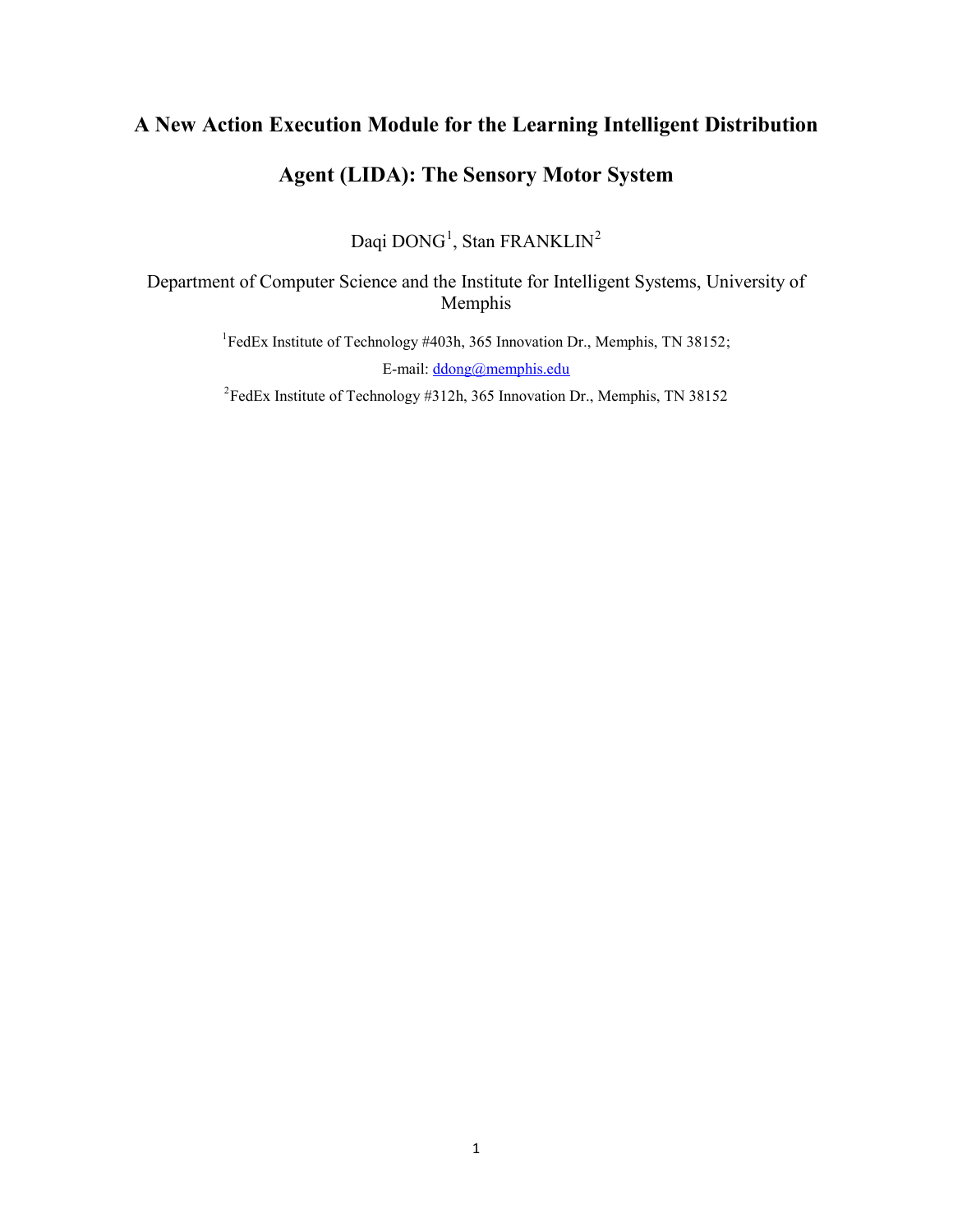**Abstract**. This paper presents a cognitive model for an action execution process—the Sensory Motor System (SMS)—as a new module of the systems-level cognitive model LIDA (for "Learning Intelligent Distribution Agent"). Action execution refers to a situation in which a software agent or robot transforms a selected goal-directed action into low-level executable actions, and executes them in the real world. A sensorimotor system derived from the subsumption architecture has been implemented into the SMS; several cognitive neuroscience hypotheses have been incorporated as well, including the two visual systems. A computational SMS has been created inside a LIDA-based software agent in Webots to model the execution of a grip action; its simulated results have been verified against human performance. This computational verification by the comparison of model and human behaviors supports the SMS as a qualitatively reasonable cognitive model for action execution. Finally, the SMS has been compared to other alternative models of action execution; this supports the assertion that our new action execution module is applicable across a range of cognitive architectures.

**Keywords**. Sensory Motor System (SMS), action execution, LIDA model, subsumption architecture, grip action, robot Herbert.

#### **1. Introduction**

In the field of cognitive modeling, the challenge of creating a real-life computational simulation of the human mind calls for efforts to develop biologically-inspired intelligent agents and robots. The LIDA<sup>1</sup> Model [\[1\]](#page-23-0) is a conceptual, systems-level model of human mental processes. It has integrated understanding, attention, and action (selection) so as to achieve this mission. Here we create a mechanism called the Sensory Motor System (SMS) to model the process of action execution in LIDA.

Action presents two aspects. On the one hand, it is driven by the agent's intention. This means the agent selects the action motivated from inside as a result of mental processes, rather than generating a simple reflex in response to a stimulus. Thus, the agent understands what it will do before the action execution begins. However, this understanding of the action is not executable in the real world, because the needed low-level environmental information is not yet involved; executing an action in the real world requires us to conceive of an agent's action as occurring within its environment<sup>2</sup> [\[2\]](#page-23-1). On the other hand, the action's execution may not be understandable to the agent, because the environmental elements involved are low-level raw data without explicit meaning, while that which is understandable must have some form of meaning for the agent. As an example, the agent does not directly

l

<sup>&</sup>lt;sup>1</sup> For historical reasons LIDA stands for Learning Intelligent Distribution Agent.

 $<sup>2</sup>$  In this paper we'll only be concerned with the external environment, and not with LIDA's internal environment.</sup>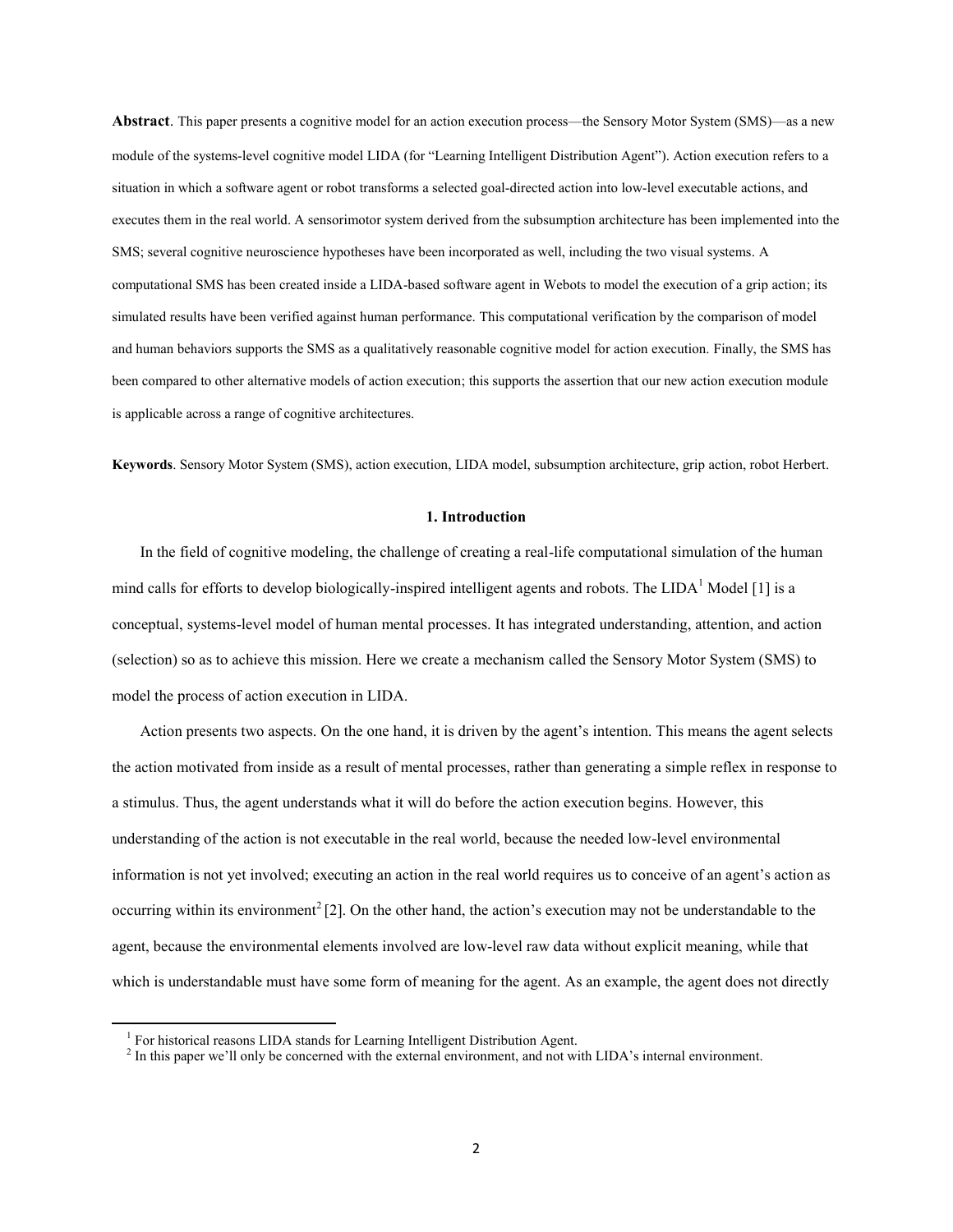understand the raw stimulus data retrieved by its sensors from the environment. Rather, the data must be transformed into higher level meaning by a perception process; that is, the transformation produces an understandable representation of the sensed data. Action execution performs a transformation similar to that of perception, but in reverse: converts an understandable action into low-level movements.

Milner and Goodale have proposed a hypothesis in their work on the two visual systems<sup>3</sup> [\[3-7\]](#page-23-2), which supports a model for how a human maintains and integrates these two facets of action: "what to do" and "how to do it"—in other words, the understandable and the executable. They proposed two cortical systems, the ventral and dorsal streams, providing "vision for perception" and "vision for action" respectively. Regarding the roles of the two streams in the guidance of action, the perceptual mechanism in the ventral stream identifies a goal object, and helps to select an appropriate course of action, while the dorsal stream "is critical for the detailed specification and online control of the constituent movements that form the action" [\[4\]](#page-23-3).

Following the hypothesis of the two visual systems, the dual aspects of action are represented in the LIDA Model as the distinct processes of action selection and action execution. Action selection has been described in previous work [\[1\]](#page-23-0); here we specify the action execution in the form of the Sensory Motor System (SMS). The SMS responds by transforming a desired understandable action, a selected behavior in LIDA, into an executable low-level action sequence, a sequence of motor commands, and executing them.

The next section describes the LIDA Model and its relationship to the SMS. Section 3 contains an overview of the subsumption architecture [\[8,](#page-23-4) [9\]](#page-23-5), which is used as the SMS's prototype. Section 4 introduces the SMS concepts and its high-level designs. Two data structure types have been proposed—the Motor Plan Template (MPT), and the Motor Plan (MP)—and three types of processes have been modeled: online control, specification, and MPT selection. Section 5 introduces the simulation of a specific action execution process, gripping. One aspect of grip, grip aperture, has been simulated and compared to the human performance. In Section 6, we compare the SMS of LIDA with the action (execution) process implemented in three other cognitive architectures: Adaptive control of thought-rational (ACT-R), Soar, and Connectionist Learning with Adaptive Rule Induction ON-line (CLARION).

l

<sup>&</sup>lt;sup>3</sup> In the LIDA Model, the concept of ventral and dorsal streams for the transmission of visual information has been extended to multimodal transmission.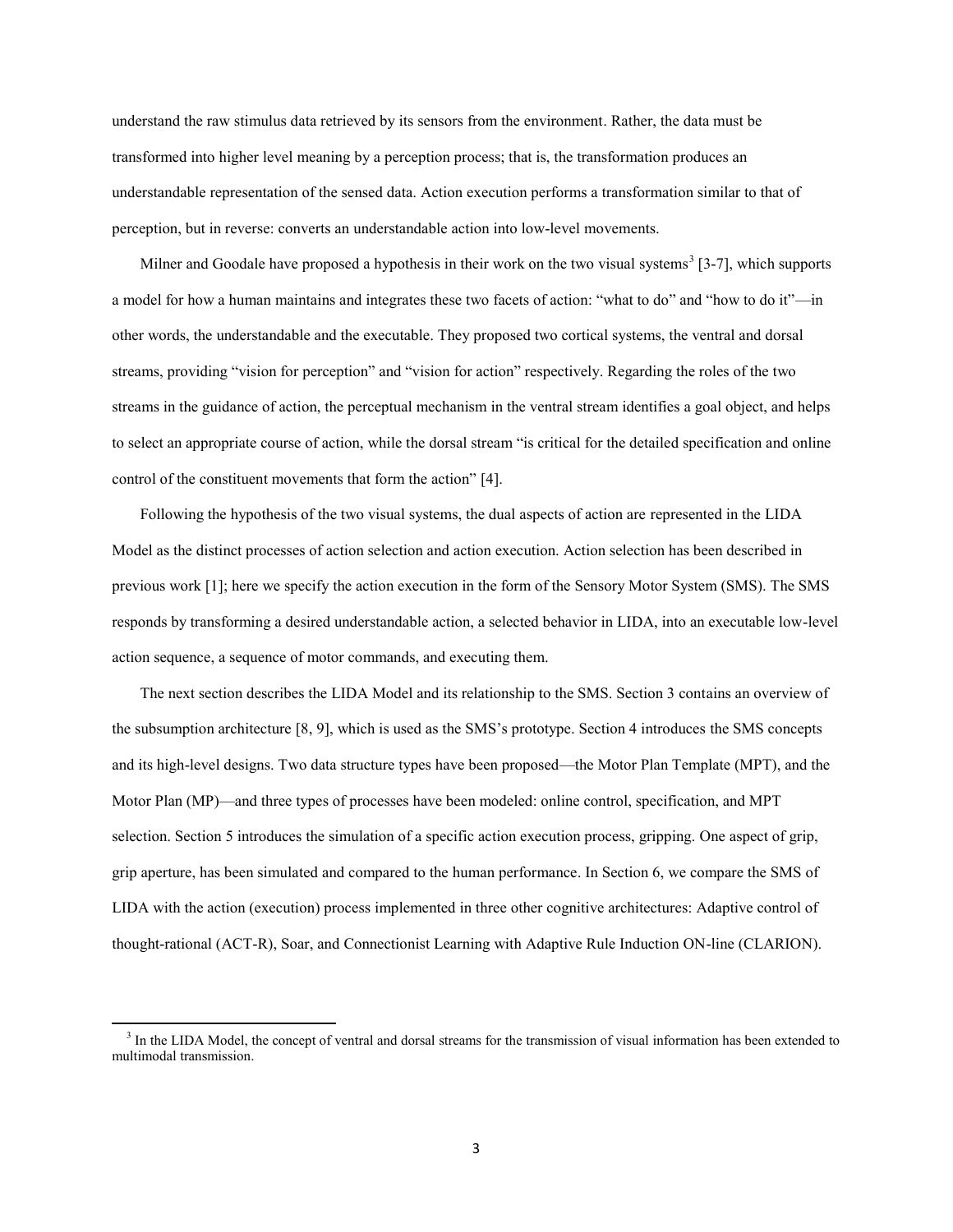We conclude with a discussion of the benefits of modeling a natural action execution process with the SMS for LIDA, followed by future plans for SMS development.

In this paper, we emphasize 1) the introduction of a new action execution module developed from the traditional subsumption architecture; and 2) the cooperation between this module and a systems-level cognitive architecture,  $LIDA<sup>4</sup>$ . Currently, we are working on the model of action execution learning in  $LIDA$ . This modeling work is inspired by several learning enhancements of the subsumption architecture [\[10,](#page-24-0) [11\]](#page-24-1), current hypotheses of motor learning[\[12\]](#page-24-2), and some arguments about limitations of the subsumption architecture [\[13,](#page-24-3) [14\]](#page-24-4).

#### **2 The LIDA Model**

The LIDA model is a systems-level cognitive model [\[1,](#page-23-0) [15\]](#page-24-5). It implements and fleshes out a number of psychological and neuropsychological theories, but is primarily based on Global Workspace Theory [\[16-18\]](#page-24-6). The model is grounded in the LIDA cognitive cycle (see Figure 1). The simulated human mind can be viewed as functioning via a continual, overlapping sequence of these cycles. Each cognitive cycle consists of three phases: 1) the LIDA agent first senses the environment, recognizes objects, and builds its understanding of the current situation; 2) by a competitive process, as specified by Global Workspace Theory [\[16\]](#page-24-6), it then decides what portion of the represented situation should be attended to and broadcasted to the rest of the system; 3) finally, the broadcasted portion of the situation supplies information allowing the agent to choose an appropriate action to execute, and modulates learning.

#### Figure 1 here

Ideas concerning *action execution* have been briefly proposed in the LIDA Model as well, mainly expressed by two modules: Sensory Motor Memory and Motor Plan Execution depicted in the bottom left corner of Figure 1. However, the complete concept of action execution and its computational implementation have not yet been specified. We begin to do so here.

The original Sensory Motor Memory and Motor Plan Execution modules have been implemented by the SMS in detail. Two of other LIDA modules, Action Selection and Sensory Memory, provide relevant information—a

 $\overline{\phantom{a}}$ 

<sup>4</sup> Action learning is not yet implemented.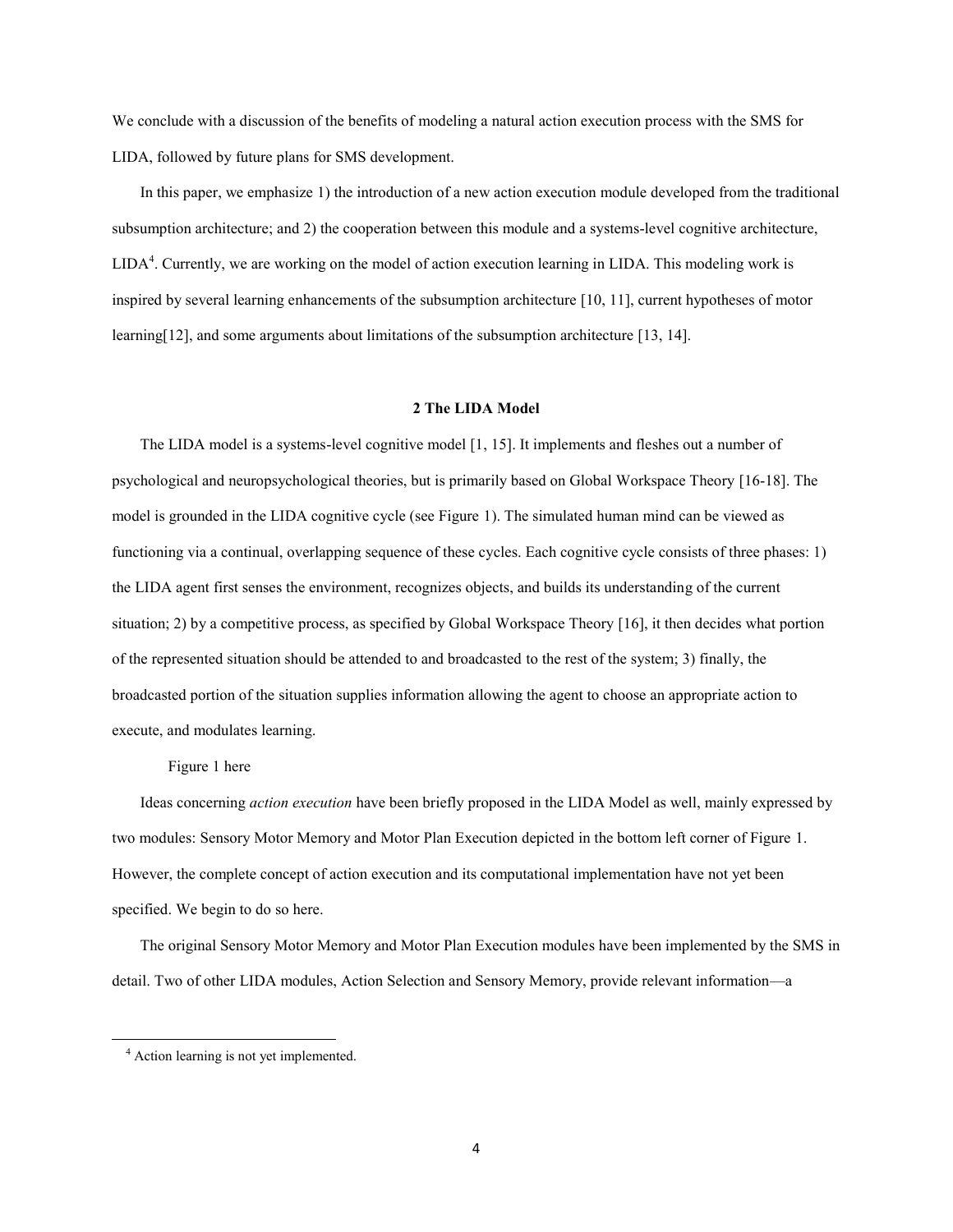selected behavior and the sensory data through a dorsal stream channel<sup>5</sup>-as inputs to the SMS. The selected behavior is a data structure resulting from the preceding Action Selection in the LIDA Model. It is comprised of three components: a context, an action  $6$ , and a result. With some reliability, the result is expected to occur when the action is taken in its context. The SMS sends out motor commands to agent's actuators to generate its output to the environment. Note that in Figure 1, the Sensory Motor Learning channel, which is issued by the Global Workspace and sent to the Sensory Motor Memory, has not yet been modeled in the SMS because the current work does not address the learning process. Future work is expected to do so.

## **3 The subsumption architecture**

The subsumption architecture is a parallel and distributed computation formalism for connecting sensors to actuators [\[8,](#page-23-4) [9\]](#page-23-5), a type of reactive structure for controlling a robot. In the subsumption architecture, specific behaviors are merged into a comprehensive classification, organized in multiple layers (levels), where the components in each layer are Augmented Finite State Machines (AFSMs). Layers (levels) or AFSMs are connected by two types of processes: inhibit or suppress, which are represented by encircled uppercase I or uppercase S respectively. As shown in Figure 2, a signal coming into the high-level input of the inhibit process—from AFSM 2 to the encircled uppercase I—terminates the signal passing through the low-level input—from AFSM 1 to the encircled uppercase I. The suppress process, encircled uppercase S, operates as does the inhibit process expect that its high-level input signal replaces (not terminates) the low-level one. Inside the architecture, there are no direct channels between modules, nor is there any central forum for communication [\[19\]](#page-24-7); the environment is used as the communication medium because " [t]he world is its own best model" [\[20\]](#page-24-8).

#### Figure 2 here

 $\overline{\phantom{a}}$ 

The capabilities of the subsumption architecture match many required features of action execution as we plan to model it (see Section 4). First, the subsumption architecture fulfills the requirements for modeling online control of action execution. In this architecture, the sensor is directly linked to the motor that drives the actuators. This kind of

 $<sup>5</sup>$  In LIDA, the dorsal stream channel directly passes sensory data from the sensory memory to the action execution process.</sup>

 $6$  In this context, the term "action" refers to a component of a behavior. This differs from the general usage, such as in the phrase "action execution". In this paper, we use "action" in the general sense, while "action of a behavior" refers to a particular component of that behavior.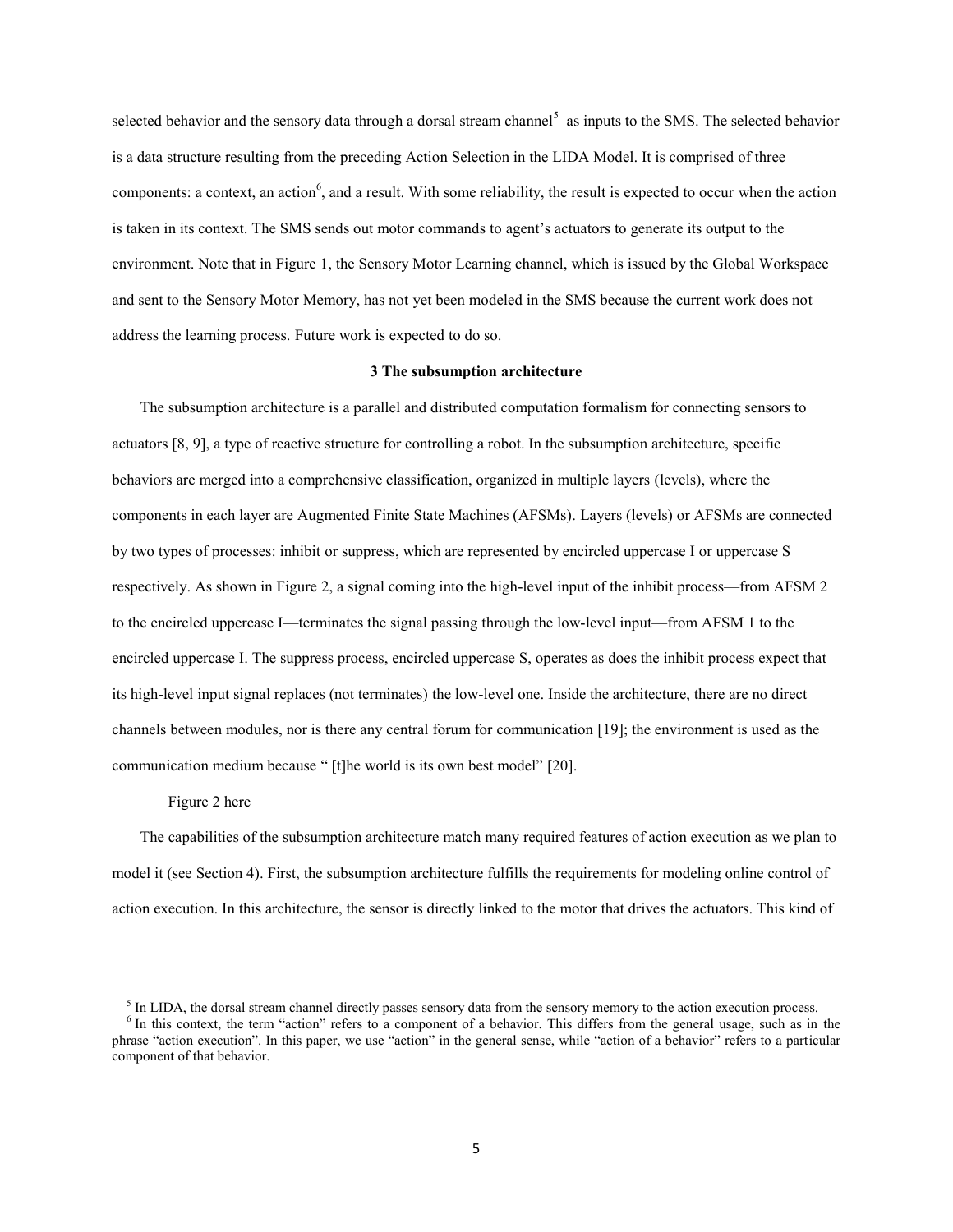mechanism follows the hypothesis that the executable action is driven by the content of bottom-up sensory information coming through the dorsal stream.

Second, the subsumption architecture also satisfies the requirements of transforming an understandable action, a selected behavior, into executable motor commands. Marc Jeannerod, citing the work of Searle [\[21\]](#page-24-9), built upon the concept that covert action representation is followed by overt real executed action. In detail, "...the conceptual content, when it exists (i.e., when an explicit desire to perform the action is formed), is present first. Then, at the time of execution, a different mechanism comes into play where the representation loses its explicit character and runs automatically to reach the desired goal..." [\[22\]](#page-24-10). We believe the concepts used in SMS are the same as Jeannerod's, although our terminologies differ.<sup>7</sup>

In order to run automatically to reach the desired goal without "its explicit character", a general idea is to decompose an understandable action into low-level executable motor commands, and the desired goal into separate sub-goals to be accomplished with low-level tasks. The subsumption architecture supports this kind of mechanism; it decomposes a robot's control architecture into a set of task-achieving behaviors or competences. Competences refer to low-level tasks; they play a role in connecting an understandable action to executable motor commands.

Furthermore, the subsumption architecture has no central control, and thus it develops a piece of cognition that minimizes the role of representation [\[9,](#page-23-5) [23\]](#page-24-11). This fact is consistent with our design requirement, as Jeannerod proposed above, for the absence of an understandable action's "explicit character" in the action execution process. This explains why action execution remains outside the awareness of the agent, although it could become aware of the execution indirectly.

On the other hand, the subsumption architecture doesn't reflect the process of specification for the movement parameters, nor does it interact with high-level goal-directed actions, which are essential requirements of the SMS. We have extended the subsumption architecture in the SMS mainly based on the two visual systems as well as hypotheses borrowed from cognitive neuroscience. The SMS's full definition is described in the next section.

 $\overline{\phantom{a}}$ 

 $<sup>7</sup>$  'An explicit desire to perform the action' refers to a selected behavior; 'a different mechanism' is our SMS; and 'the</sup> representation [that] loses its explicit character' indicates executable motor commands.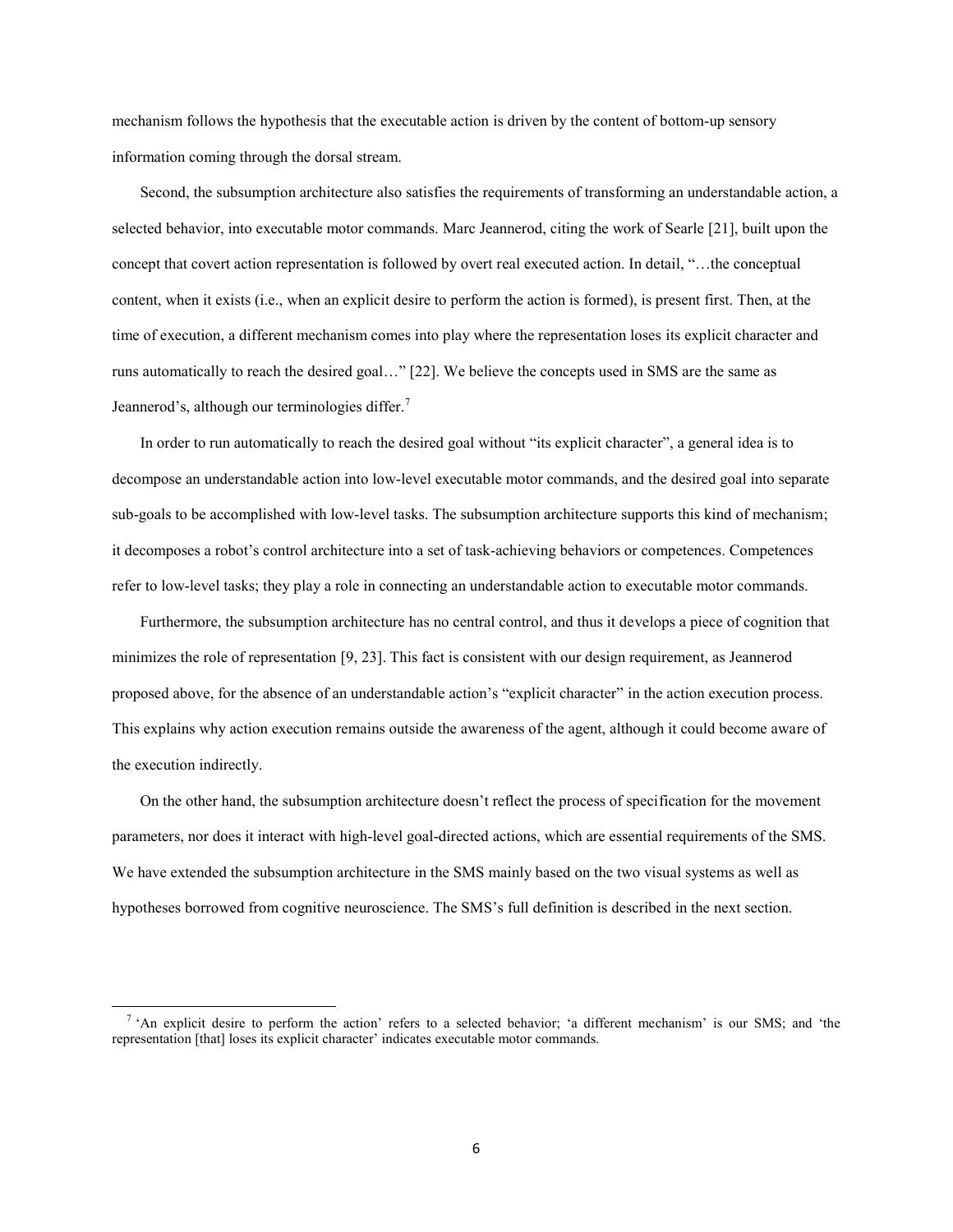#### **4. Conceptual Design of the SMS**

This section introduces the concepts relatively abstractly, so that it supports a high-level design of SMS, filling the gap between the hypotheses regarding human mental and behavioral processes, and the detailed computational design of SMS.

#### **4.1 The motor plan and online control**

The output of the SMS, a sequence of motor commands, is sent out in a certain order; hence the agent's movement is not chaotic, but is chosen with the intent of reaching a certain goal. However, this "ordering" effect is not a plan working inside the SMS to determine when each motor command will be sent out. Since the action execution process is running in a real world with seemingly unlimited environmental data available, much of which heavily affects the order of the motor commands in real time, it is hard to anticipate such environmental situations fully enough to explicitly prepare a specific sequence of motor commands before the execution begins.

Citing the work of Herbert Simon [\[24\]](#page-24-12), Rodney Brooks built upon the concept that complex behavior need not necessarily be a product of an extremely complex control system; rather, it may simply be the reflection of a complex environment [\[8\]](#page-23-4). Therefore, a reactive structure is introduced to model the source of ordered motor commands. As shown in Figure 3, inside the SMS, first a set of motor commands are built in; each of them is represented by a ©, which is independent of any timestamp. Next is a set of triggers, represented by Tx. A trigger activates a specific command in order to send it out as a part of the SMS output when the input sensory data matches one or more of the trigger's conditions. The subscript x stands for the number of conditions a trigger contains. Third, before sending out the commands, a choice function chooses a command from possibly multiple candidates as the final output at each moment. The set of motor commands, the triggers, and the choice function are referred to as a Motor Plan (MP), which specifies what to do in a particular situation, independently of time.

## Figure 3 here

An environment located outside the SMS is shown in Figure 3 as well. It provides environmental data to the SMS at the appropriate time through the dorsal stream. These sensory data are classified based on different modalities, such as visual, tactile, etc., and sent to the triggers. The output of the SMS, a sequence of motor commands, executes using the agent's actuators, and thereby acts on the environment. These processes occur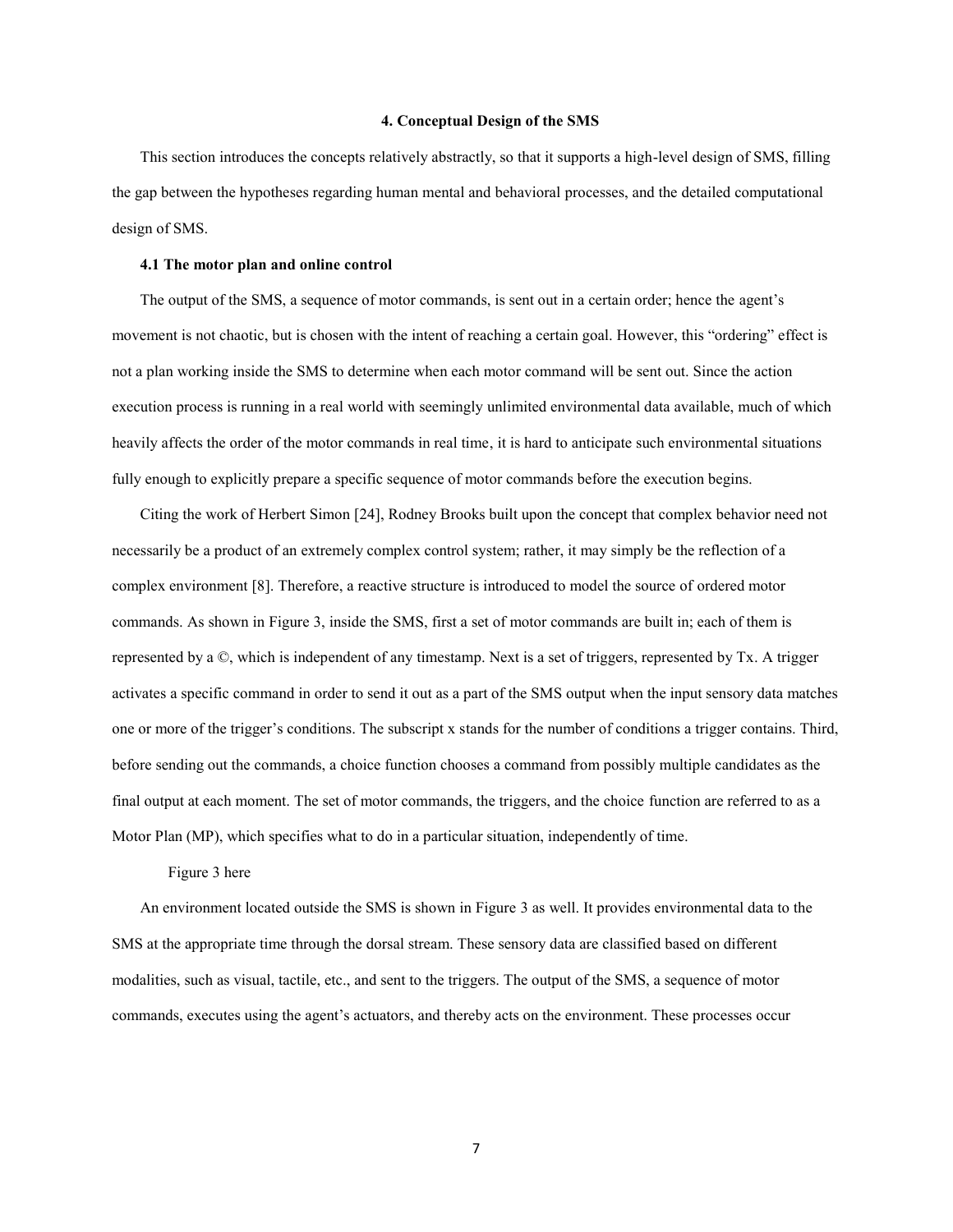cyclically between the environment module and the SMS, which models the hypothesis regarding one of the dorsal stream's roles, online control.

The SMS resembles a wrapper for the MP, supporting pre-processed sensory data, and passing the MP's output to the agent's actuators acting on the environment.

# **4.2 Motor Commands**

A motor command (MC) is applied to an actuator of an agent. Therefore its format relies on the configuration of that actuator, which, theoretically, is outside the SMS's purview. However, since MCs are the output of the SMS, a general MC format has been defined. Every MC has two components: the motor name and a command value. The motor name tells to which motor of an actuator the MC specifically applies. As an instance, if one joint of a finger is considered a motor of the actuator hand, the joint's name then can be the motor name of a MC.

The command value of a MC encodes the extent of the command applied to the motor. As an example, the command value applied to a finger's joint could be positive five within a real number domain. Here the unit of a command value is not specified, which means the type of the command is unknown: is it force, velocity, or distance? Being agnostic to a command's type is reasonable because 1) conceptually, the agent need not be aware of the type of the command in the action execution process (although the agent's designer must be); and 2) computationally, since a MC's command type is implicitly fixed by design—e.g., the type of a command applied to a finger's joint is always the force—the command type need not be explicitly declared in a MC.

#### **4.3 The motor plan template and specification**

A set of motor commands (MCs) is prepared inside a Motor Plan (MP), and bound with fixed command values. In order to specify a MC's command value before the execution begins—thus modeling one of the dorsal stream's hypothesized roles, specification—a Motor Plan Template (MPT) is proposed, and a specification process is created in the SMS as depicted in Figure 4.

A MPT is an abstract motor plan that resides in an agent's long-term memory (Sensory Motor Memory in LIDA). It has a set of motor commands that are not yet bound with the command values. After a specification process, the motor commands inside the MPT are bound with specific command values, instantiating the MPT into a concrete MP. MPTs and MPs have very similar structures, so they will often be designed with nearly the same data structure. Their major differences are 1) an MPT is persistently stored in a long-term memory, while an MP is short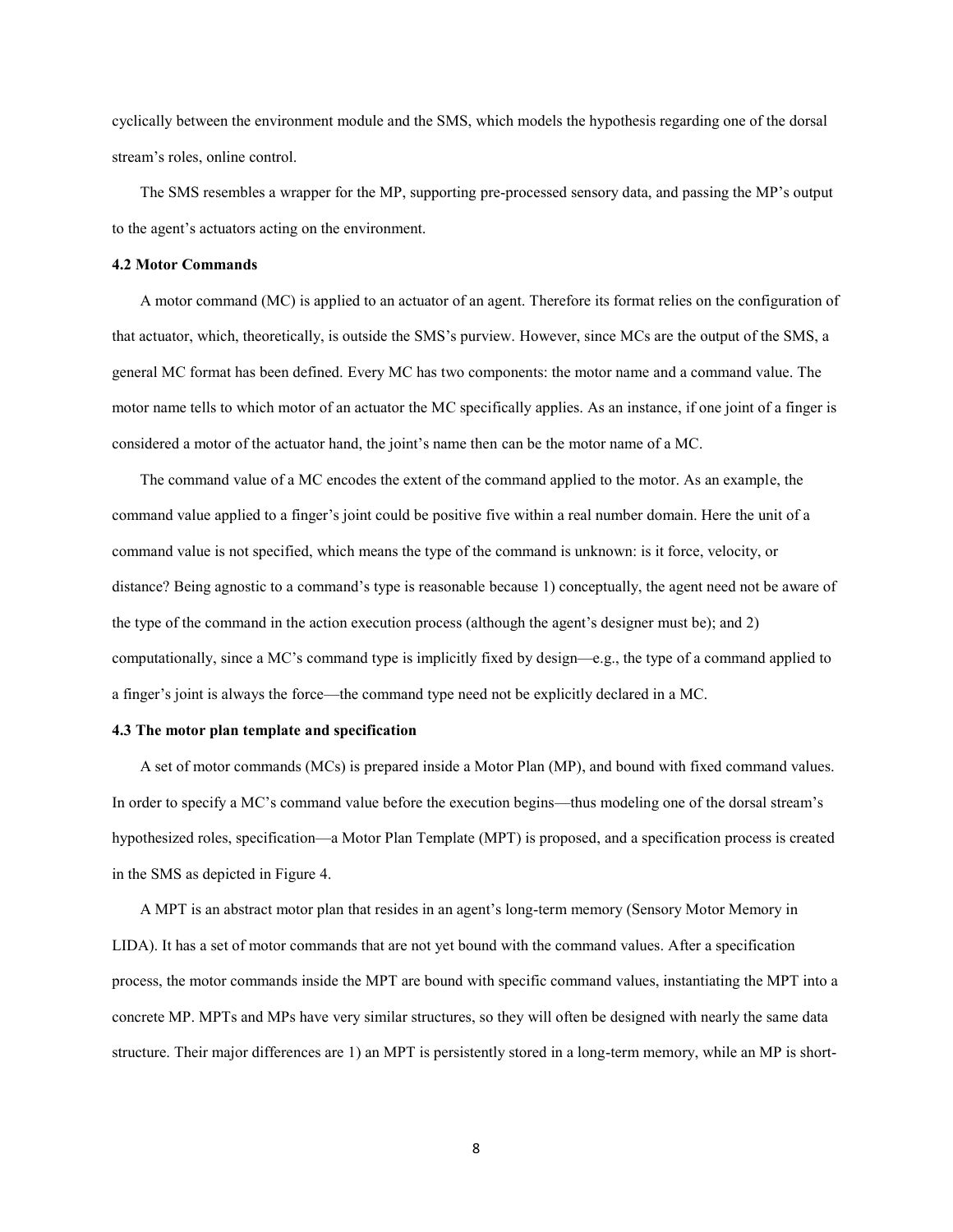term, and created anew each time it is used; and 2) most of an MP's command values have been specified, while those of an MPT have not.

#### Figure 4 here

Both sensory data through the dorsal stream and the selected behavior determine the specification process. As shown in Figure 4, two cylinders lie under the set of motor commands (©s). They receive the sensed data and the context of a selected behavior separately, and provide the specific command values to motor commands mainly through a *specification* process—the *update* process is another option, which will be described later. Each of these cylinders represents a set of associations; every association transforms relevant environmental features into a command value; it is based on the notion that separate visuomotor channels are activated in parallel [\[25\]](#page-24-13). As an example, in a grasping task, "the hand pre-shapes during reaching.... The pre-shaping of the hand includes the wellknown phenomenon of 'maximum grip aperture' (MGA), whereby the finger grip opens more than required by the size of the object, but proportionally to it" [\[22\]](#page-24-10). Thus, one corresponding association implemented in the SMS is to transform an object's size to the distance between gripping fingers (see Section 5.4).

The data sensed through the dorsal stream provides environmental features' true value, such as a numeric value of positive five as an object's width, while the context of a selected behavior supports the semantic values "large" or ―*small*‖ for the object's size. Accordingly, to implement the relationship of the effects of sensed data and the context, a suppress operation is represented by an encircled uppercase S in Figure 4. The command values associated with the sensed data usually suppress the values associated with the context unless either 1) there is a delay on the sensed data, 2) the association transforming the certain sensed data is not available—unfamiliar action, or 3) relevant objects "need to be analyzed for their semantic or material properties" [\[4\]](#page-23-3). We have simulated some of these conditions, and replicated the effects on the command values from variation of both the sensed data and the context (see Section 5.4).

The specification process is supposed to specify a MPT into a MP before the execution begins. The motor commands (MCs) inside a MPT are bound with specific command values during the specification process. However, there are some types of MCs whose command values are conceptually specified in the process of online control but not in the specification process. In the example of gripping an object, the individual finger's force is manipulated, not before the action execution begins, but in the course of the execution process [\[26\]](#page-24-14). To model this situation in the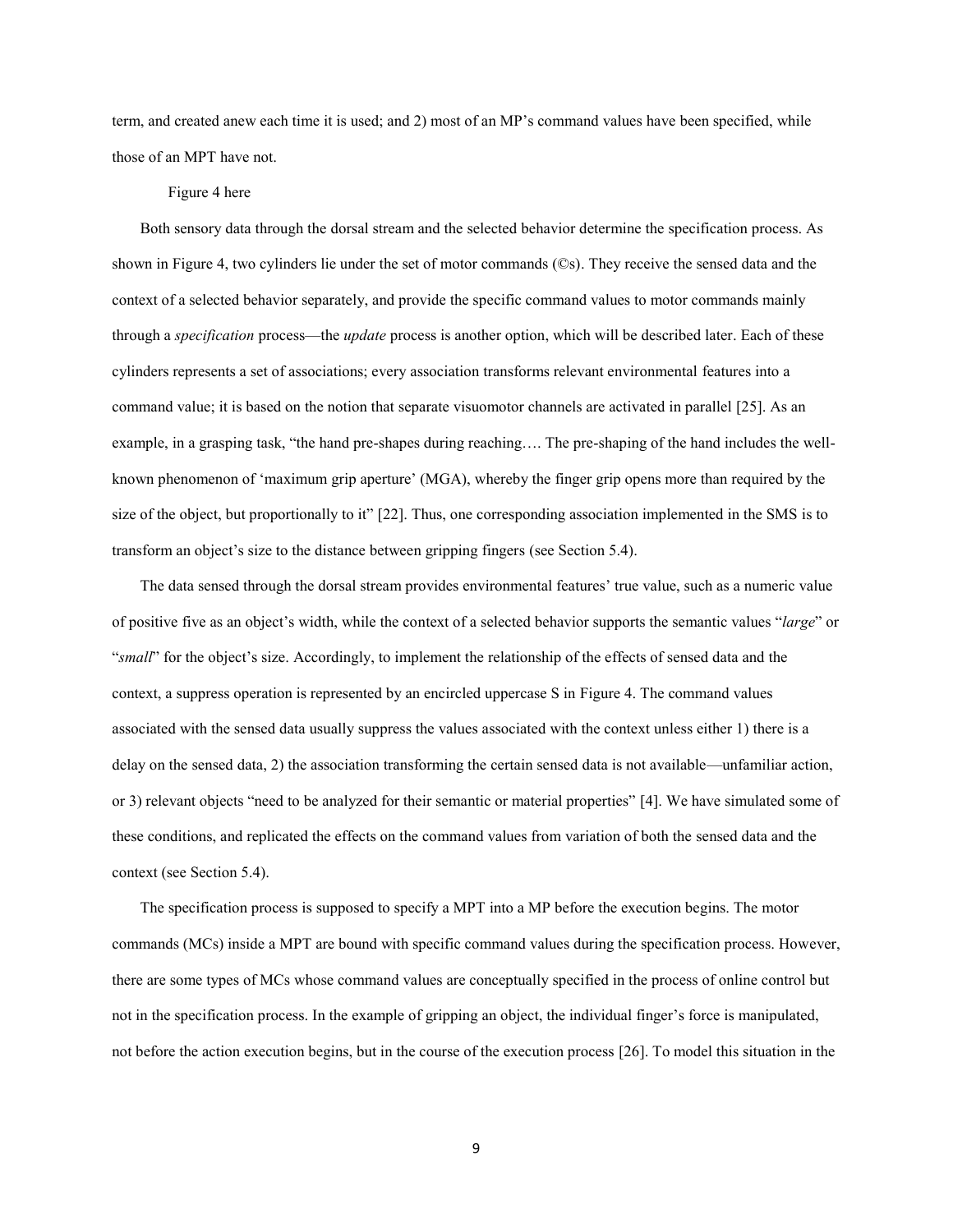SMS, the pertinent command values are set with a default value in the specification process first, and are then updated in the online control. An *update* process is represented in Figure 4, showing that the MCs command values are updated by the values associated with the sensed data during executing the action.

#### **4.4 MPT Selection**

A MPT awaits initiation by an incoming selected behavior before being specified into a concrete motor plan. From a general engineering viewpoint, a special process called *MPT selection* has been created. As depicted in Figure 5, MPT selection chooses one MPT from others based on the selected behavior.

Figure 5 here

## **5. Implementation and Experiment**

Different actions execute variously, due to vastly different actuators, goals, or contexts. In other words, we need a Sensory Motor System (SMS) that allows the modeling of the action's distinctive characteristics in the execution process.We have implemented a computational SMS to model the execution of a grip action inside a LIDA-based software agent. The experimental environment and a software robot youBot are introduced in Section 5.1 and 5.2 separately. Section 5.3 introduces both an online control process and a Motor Plan (MP) for a grip action. Their implementations are inspired by the design principles of the robot Herbert's arm controller [\[19\]](#page-24-7). Section 5.4 introduces a specification process and a Motor Plan Template (MPT) for the grip action. Their implementations are biologically inspired, based on the results of current human grip research. The simulated grip aperture results have been compared with human grip performance. In Section 5.5, a simple MPT selection process is implemented, and the entire grip SMS is linked to LIDA.

#### **5.1 Webots and the LIDA Framework**

Webots is a mobile robot simulation software package. It offers an environment for rapid prototyping a 3D virtual world, an array of ready-made sensors and actuators, and programmable controllers controlling robots living in its virtual world (www.cyberbotics.com). We use Webots as an experimental environment in which to manipulate a software robot, the youBot (see next section), controlled by the LIDA Framework (see just below), in order to run a computational SMS for gripping.

The LIDA Framework is an underlying computational software framework. We use it to create a simulated human mind as the controller of youBot. "[The LIDA Framework] allows the creation of new intelligent software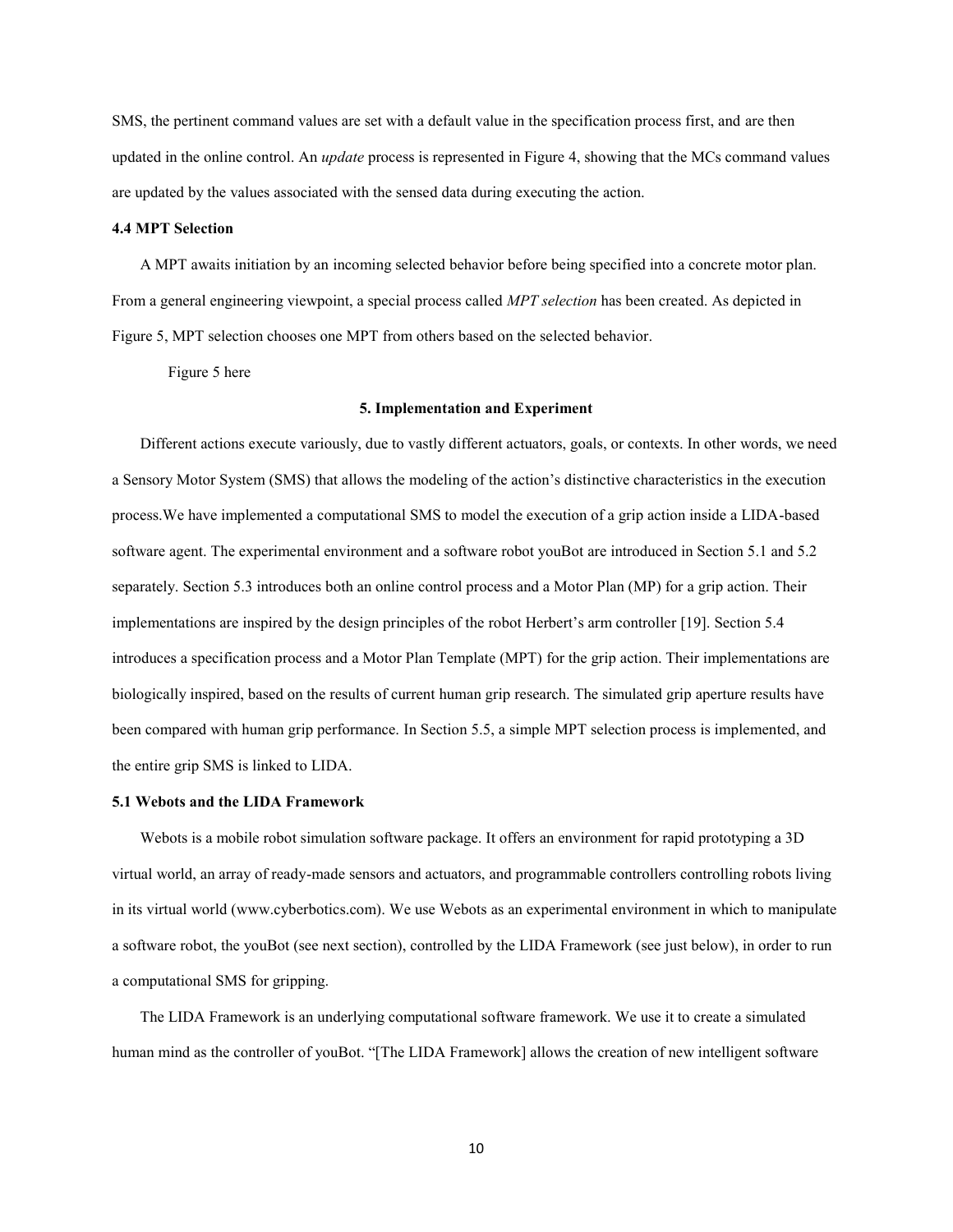agents and experiments based [on] the LIDA model. Its design and implementation aim to simplify this process and to permit the user to concentrate [on] the specifics of the application" [\[27\]](#page-24-15). The computational SMS is embedded into the Framework as a submodule for the execution of a grip.

#### **5.2 youBot**

The youBot is a software robot. As shown in Figure 6 (a), its actuators are a mobile base, an arm, and two grippers. We chose this robot on the basis of its similarity to Herbert (see Section 5.3), whose arm controller serves as the prototype of our newly created Motor Plan (MP) of grip.

Figure 6 here

## **5.2.1 The sensors**

Following the configuration of sensors in Herbert, we extended the youBot sensors by additionally simulating two infra-red (IR) beams detecting the area in front of the hand, one IR beam between the grippers as their closing trigger, and a touch sensor on the tip of each gripper (see Figure 6 (b) and (c)).

#### **5.2.2 The actuators**

As shown in Figure 6 (a), the youBot arm is comprised of five segments, arm0 to arm4, which are linearly connected by five joints, joint0 to joint4. Of these five joints, only the middle three—joint1, joint2, and joint3—are changeable in our simulation of grip in a vertically oriented X-Y plane. The first and distal joints don't act in the same plane—they rotate in X-Z plane. Thus, these two joints, joint0 and joint4, have been fixed at a value of zero. The end segment of the arm plays the role of a hand, and the grippers are attached to it.

The arm has four basic movements used to control the hand: *lift*, *descend*, *extend*, and *back*, each of which can occur along one of two lines: up-down or back-forth. Compound movements for the arm are simulated as well, as extensions of the basic ones. One of these compound movements is to move the hand forward and slightly down; its simulation formula is developed from the basic movement *extend*, but instead of the hand being constant in the updown line, the hand's height slightly decreases. The hand movements are simply opening and closing the grippers. These arm and hand movements are prepared to be the content of output motor commands generated by the MP of grip.

#### **5.3 The simulation of Herbert's arm controller**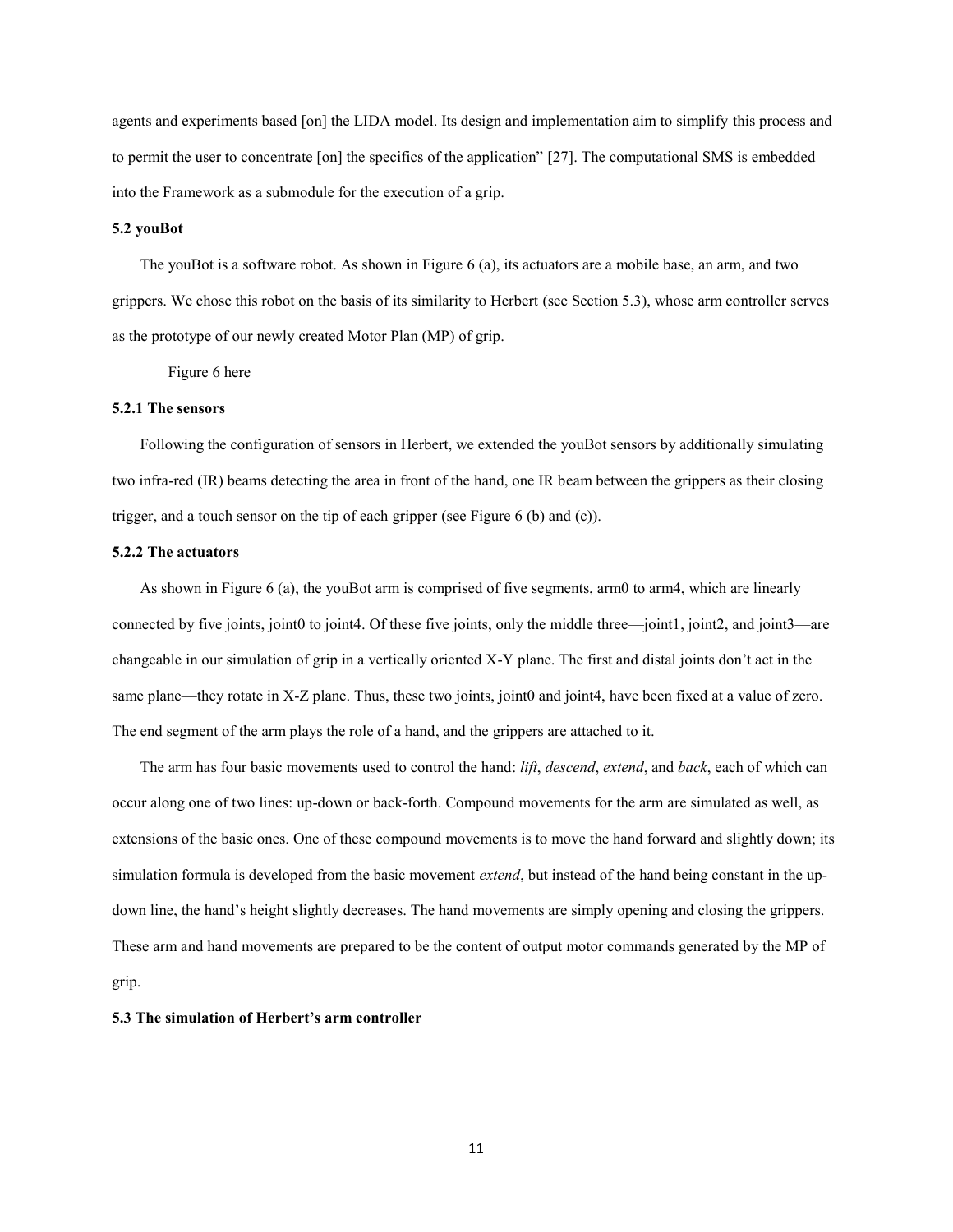Herbert's arm controller drives the robot to pick up a soda can, and bring it back to a home location [\[28\]](#page-24-16). We simulated Herbert's arm controller in a newly created SMS embedded in a LIDA-based software agent in Webots to execute the grip. This simulation implements the *online control* process and a Motor Plan (MP) for gripping in the SMS. Based on the high-level design introduced in Section 4.1, the simulation's detailed computational design is introduced as follows.

## **5.3.1 Computational design**

First, three types of arm controller components have been modeled: the module (M), the suppress node (S), and the wire (W). The module is conceptually similar to the Augmented Finite State Machine (AFSM) used in a standard subsumption architecture [\[8\]](#page-23-4), although they differ in details [\[9,](#page-23-5) [19\]](#page-24-7). The suppress node acts in the same way as the subsumption architecture's suppress process: High-level input replaces the low-level one. Hardware wires are simulated as computational component wires to link between modules and suppress nodes.

The three components shown in Figure 7 illustrate how they look and their constituent parts. Each of them has a core routine and I/O methods. The module (M) core routine acts like an AFSM in the subsumption architecture: it switches among multiple preassigned states, depends on the current state and the input sensory data, and it sends out a motor command. The core routine of a suppress node (S) exactly simulates the suppress process in the subsumption architecture: it copies the input data coming through the higher layer to the output if the data is not empty, otherwise just copies the lower layer's data. The wire (W) core routine simply conveys a data copy from input to output.

#### Figure 7 here

l

These components' core routines are computationally implemented as *LIDA-tasks* [\[27\]](#page-24-15) in the simulated Herbert's arm controller. A LIDA-task encapsulates a small process, and has implemented multithreading support, so that the core routines are able to operate in parallel and execute independently.

Second, the design of the simulated Herbert's arm controller is shown in Figure 8, redrawn from original Herbert's subsumption diagrams  $[19]$ <sup>8</sup>. Sensory data enter from the left; output commands are sent out on the right.

<sup>&</sup>lt;sup>8</sup> In comparison with the original design 19. Connell JH. A colony architecture for an artificial creature. DTIC Document, 1989., the cradle level, the back module, and the edge module were removed in the simulation because either their function is substituted for by the Webots simulated environment, or they are irrelevant to the hand and arm actuators.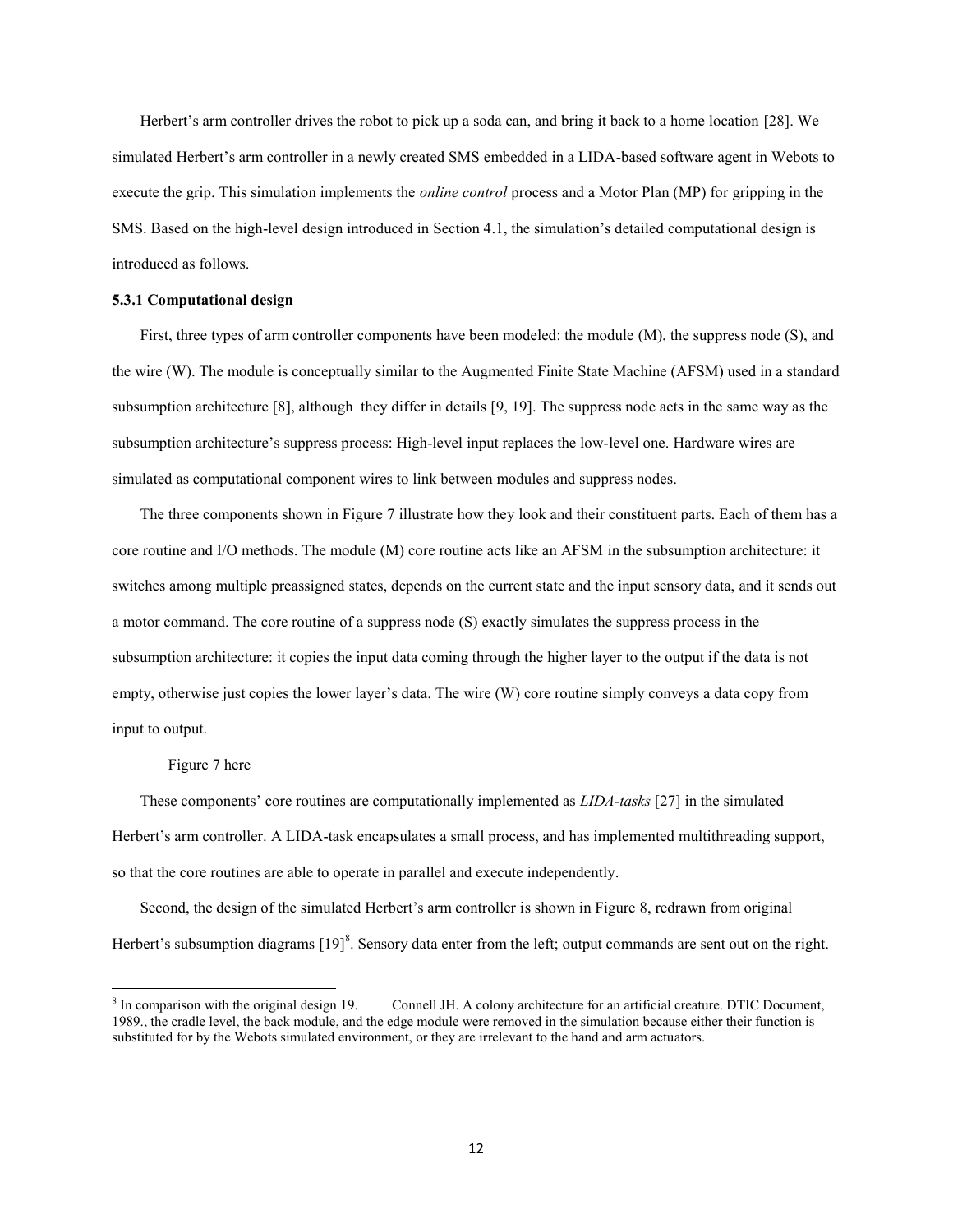Modules, suppress nodes, and wires are structured into multiple levels (layers), bottom-up ordered by their priorities with the higher priority being above. The module name briefly indicates the associated behavior. A level's name expresses a behavior-task, also called a competence, which is achieved according to the combination of its modules and suppress nodes behaviors.

## Figure 8 here

A Grip Motor Plan (MP) has been created simulating the Herbert arm controller. This Grip MP is embedded into a newly created SMS. The SMS receives sensory data from LIDA's Sensory Memory into Grip MP's module components, and also passes the MP's output commands issued by modules or suppress nodes to the outside, typically LIDA's Environment module. In this way, an online control process has been modeled. At the present time, the motor commands inside the MP are fixedly bound by default values, rather than being specified at run time, as shown in Figure 3. In accordance with the SMS's biological inspiration, a specification process will be added to the MP in a later implementation, to be described in Section 5.4.

## **5.3.2 Experiments**

l

Two of Herbert's grip experiments have been duplicated, investigating the controller's reliability and flexibility as shown in Figure 9 and Figure 10, respectively.

## Firgure 9 here

First, the results shown in Figure 9 speak to the reliability of simulated controller's behaviors. The lines show the composite trajectories followed by the tips of grippers during 10 consecutive runs of the simulated arm controller. The sequences of gripper tips positions are recorded by a *Supervisor*<sup>9</sup> in Webots at the run time. During each trial, the hand starts from point a, and then traverses points b, c, and d exploring for the object: first doing a small bounce at point b when it touches the ground surface, and going forward and slightly downward to skim the surface, then lifting above it and extending when it finds that the object is in front of it. The grippers reach the object at point e and finally carry it back to point a.

Second, the same controller is used in different environments to verify its flexibility. Figure 10 (a) shows a trial in which the target object lies on a pedestal rather than directly on the ground. The hand starts in the same way as in

<sup>&</sup>lt;sup>9</sup> The Webots Supervisor "is a privileged type of Robot that can execute operations that can normally only be carried out by a human operator and not by a real robot" (www.cyberbotics.com). It is irrelevant to the machine learning concept of supervised learning.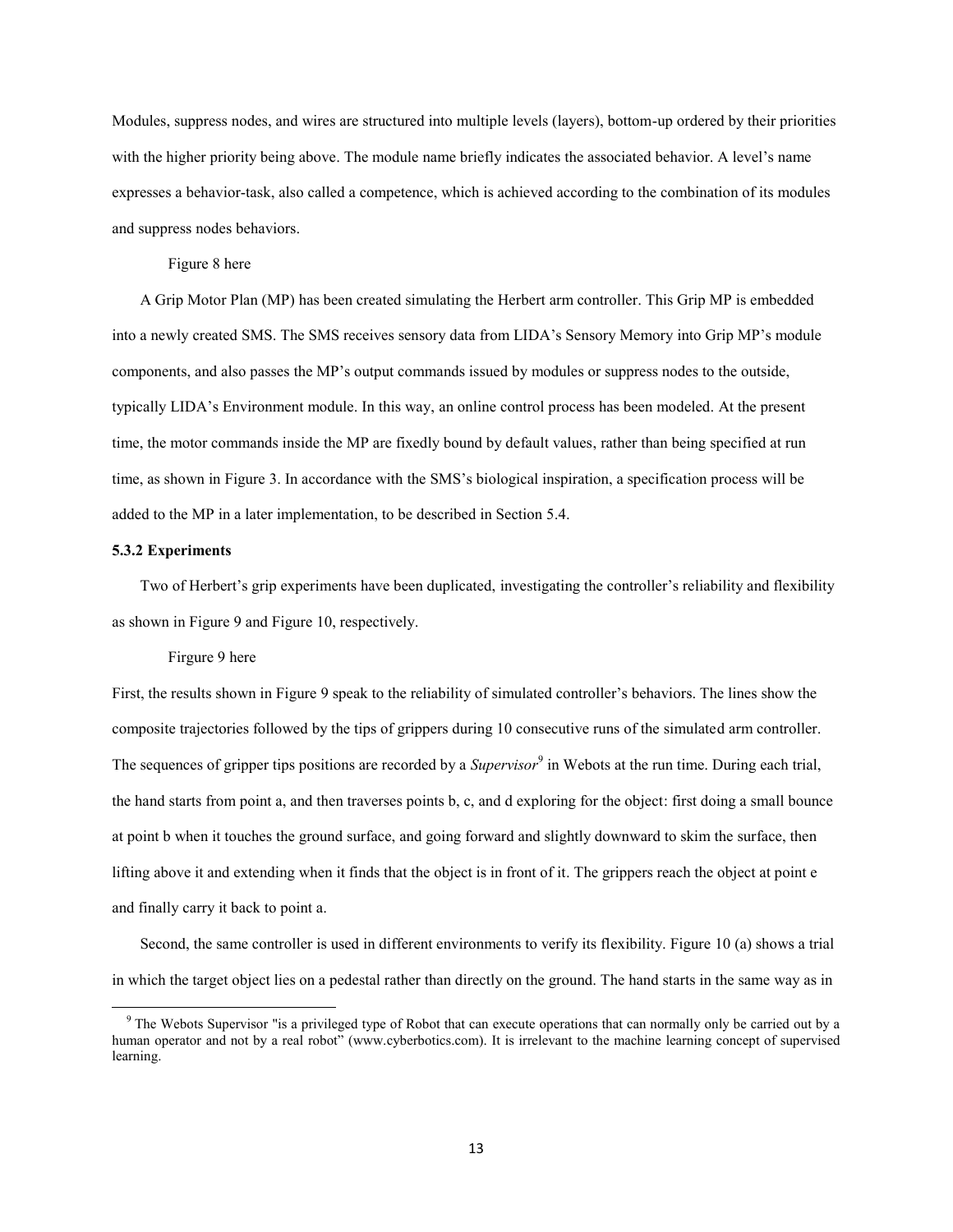the previous experiment, finds the surface and begins to skim along it. However, at point c, it detects an object (the pedestal) but fails to grip it. This attempt results in a tactile input to the agent's wrist, activating the task "uncrash". "Uncrash" performs a function similar to "bounce" but for a vertically oriented surface: the grippers move away from the pedestal and lift [\[19\]](#page-24-7). After the grippers are above the pedestal surface, it executes the remaining portion of the grip action as in the previous case.

Figure 10 (b) shows a case there the object doesn't stand on the surface the hand first touches. The hand touches the top of the barrier and then goes forward skimming it. The change of surface is not noticed by the agent so it proceeds with the rest of the grip as before.

Figure 10 here

These simulations successfully replicate the execution of a grip action driven by the simulated Herbert arm controller, lending support to the idea of utilizing the subsumption architecture as a prototype for an SMS model of the action execution process.

## **5.4 Biologically Inspired modification**

The simulated Herbert arm controller has been modified based on the SMS concept as described in Section 5.3. Instead of default values, the motor commands inside a MP are bound with specific command values through a newly created *specification* process before the action execution begins, or a new *update* process at run time. Thereby a new grip Motor Plan Template (MPT) conceptually exists before its motor commands are bound. Two sets of associations (the two cylinders in Figure 4) are created for the specification. In each of them, a concrete association is implemented for the grip, which transforms the object's width into a distance between the grippers, the *grip aperture*.

As represented in Figure 11, the simulated grip aperture is sampled at unit intervals in Webots virtual time during a grip execution, which has been described above as shown in Figure 9. Below, these simulated grip apertures are analyzed and compared with hypotheses and observations of human gripping.

### Figure 11 here

First, the grip action is executed without the specification process as an experimental control. As shown in Figure 11 (a), whatever its starting value, the grip aperture almost always reaches 0.0656m (the maximum grip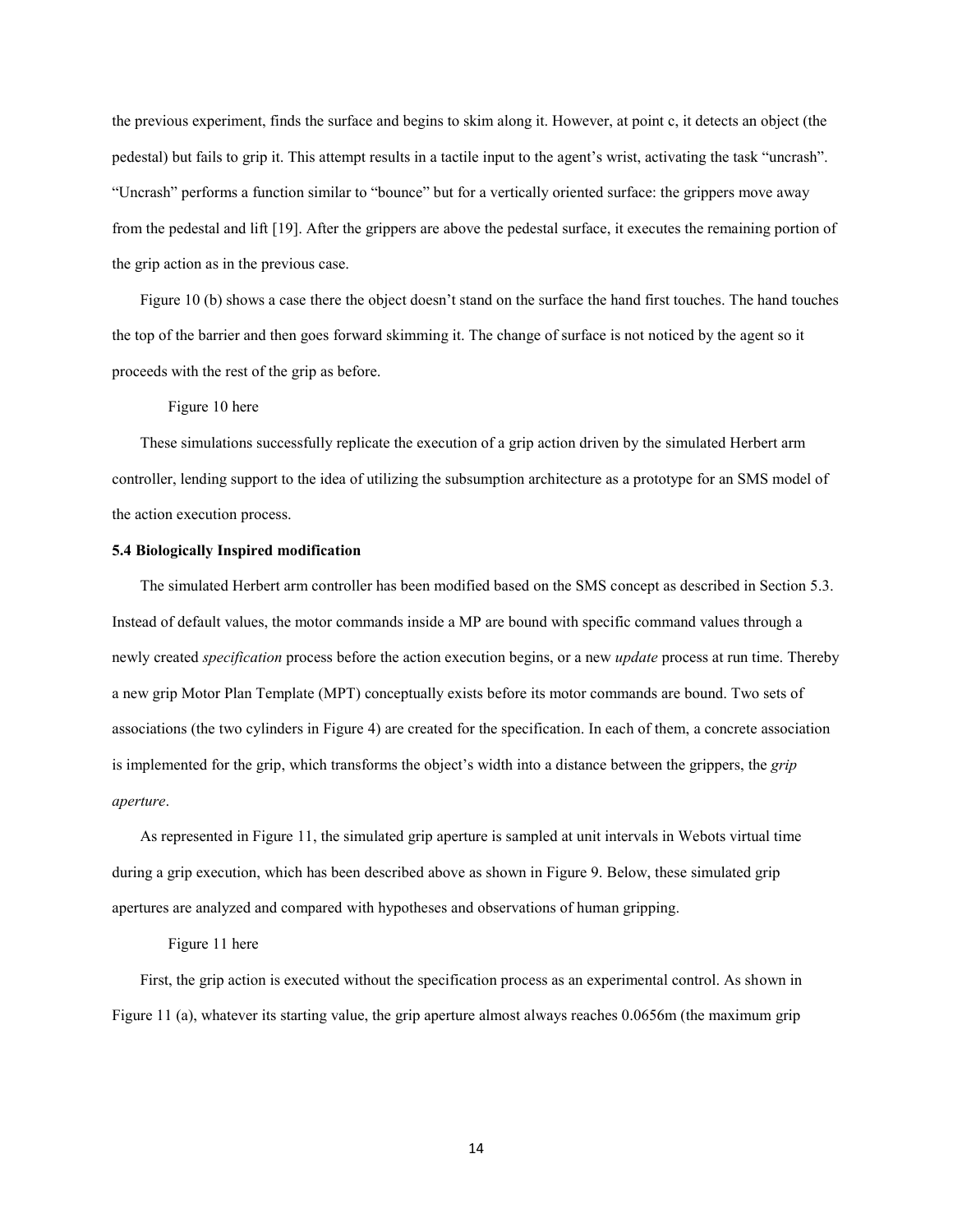aperture, or MGA) before the grip closes around the target object. The grippers squeeze the target object, and thus the resulting grip aperture is smaller than the original target object width.

Second, an association (the upper cylinder in Figure 4) has been implemented by connecting the object's width, as sensed through the dorsal stream, to the grip aperture. Its transformation formula is expressed by Eq. (1):

$$
Grip aperture = Width * Magnification
$$
\n
$$
(1)
$$

The variable Width is a numeric value representing a true width directly sensed from the environment through the dorsal stream. Magnification is used to set the grip aperture to be slightly greater than the object width, since experimentally, "the [human] finger grip opens more than required by the size of the object"  $[22, 29]$  $[22, 29]$ ; Magnification is set to a value of 1.2 in the simulation. As shown in Figure 11 (b), the grip aperture reaches the specified value of 0.03m before the value falls as the grippers close. Compared to the maximum grip aperture (MGA), the value specified here is much closer to the target object width. This simulated calibration is qualitatively the same as saying that "the dorsal stream plays a central role in the programming of actions (i.e. the pre-specification of movement parameters)‖ [\[4\]](#page-23-3), because currently it is the sensory data through the dorsal stream which affects the grip aperture's value during the specification process.

Why is the MGA reached at two different times in Figure (b)? The first MGA peak is in keeping with the observed human behavior that people open their fingers maximum when starting a grip [\[22,](#page-24-10) [32\]](#page-25-0), which is modeled by setting a fixed MGA value to the grip aperture for a short while when the execution starts. The second MGA peak occurs because the grippers touch the surface; this behavior both tracks the object's width value, and adapts to an unpredicted collision.

Third, another association (the bottom cylinder in Figure 4) has been implemented by connecting the object width represented in the context component of a selected behavior to the grip aperture value. Instead of the data being sensed through the dorsal stream, the selected behavior's context may affect the relevant command values under several conditions [\[4\]](#page-23-3). We simulated two of these conditions: 1) Deleting the association that connects the object's width through the dorsal stream to the grip aperture, in effect rendering the skill unfamiliar to the agent, or 2) Terminating the relevant data received from the dorsal stream, so as to simulate a delay in the dorsal stream.

Under either of these conditions, this association's formula is expressed by Eq. (1) as well, but the variable Width has a different meaning here. Since the object width represented in a behavior's context is a semantic value,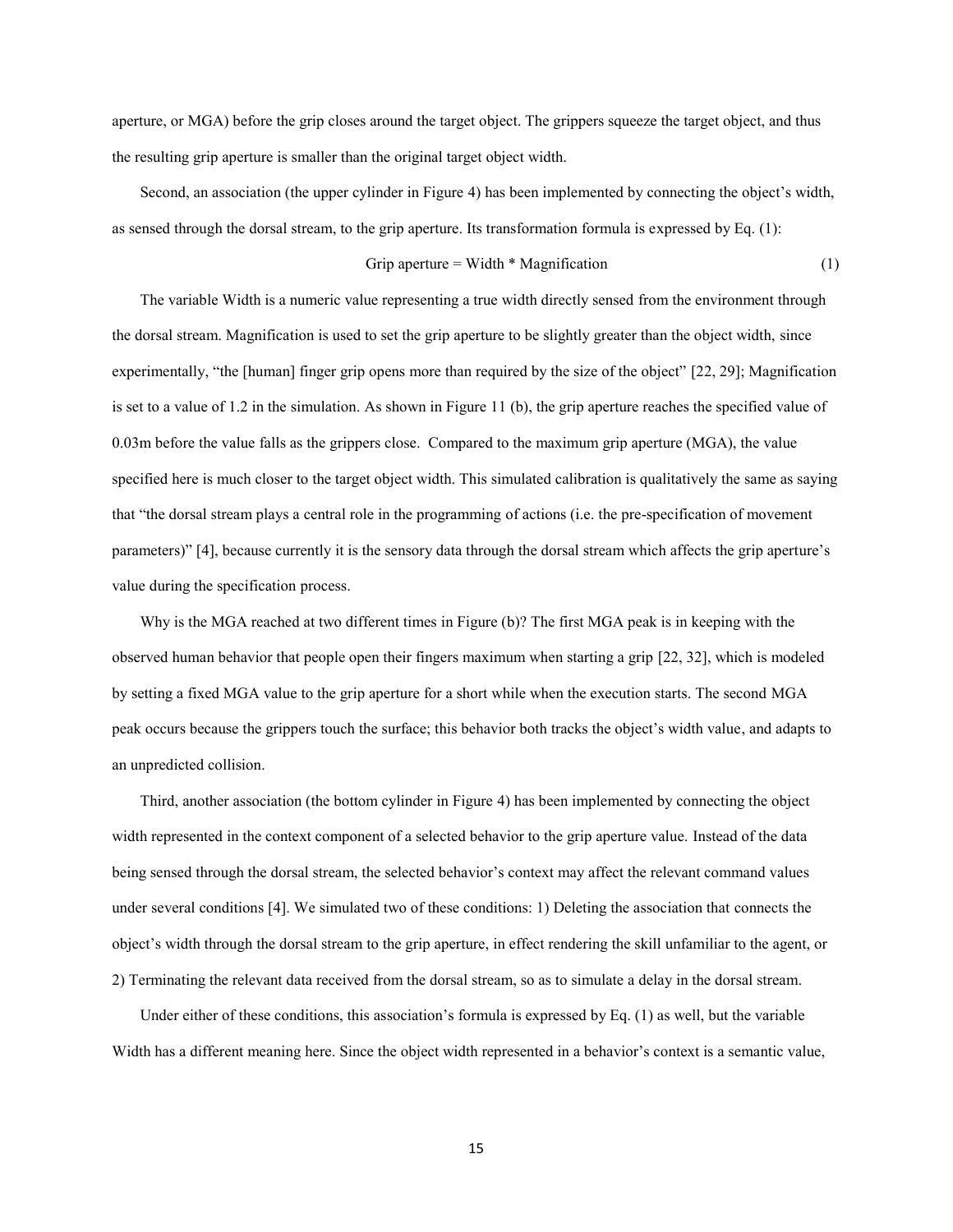such as "large" or "small", which are not precise, its value is designed to be distributed in a range, so that the represented object width approximates its true value. As shown in Figure 11 (c), five executions of the same simulated grip produced a range of context-specified values rather than a precise value. We argue that these imprecise movements result from an association connecting the selected behavior's context to a command value. Additional evidence is found in patients suffering from bilateral optic ataxia caused by damage to the dorsal stream—these patients show deficits in calibrating their grip aperture [\[4,](#page-23-3) [33,](#page-25-1) [34\]](#page-25-2). This evidence supports the conclusion we reached above that the dorsal stream plays a central role in specification process.

Fourth, an update process is implemented to specify the grip aperture during the execution. Its formula is expressed by Eq. (1), the same as the association which connects the object width sensed through the dorsal stream to the grip aperture. However, instead of a constant value, the *Magnification* here is set to be dynamically decreasing throughout the execution period. As shown in Figure 11 (d), the grip aperture value comes closer to the object width than the specified value mentioned previously in Figure 11 (b). It follows that the sensory data provided through the update process are more precise than the context of the specification process, because the situation becomes clearer to the agent as it executes the action.

## **5.5 Linking the SMS to LIDA**

The grip Motor Plan Template, whose implementation is described in Section 5.4 is mapped one-to-one onto the action component of a selected grip behavior. This is a simple implementation of MPT selection following the SMS concept introduced in Section 4.4.

As discussed in Section 2 and shown in Figure 5, both the data sensed through a dorsal stream channel and a selected behavior corresponding to a goal-directed action are input to the SMS, and the SMS's output is sent out to the LIDA Environment module. These I/Os are implemented in the LIDA-based agent including the SMS as shown in Figure 12. Only the SMS related modules are represented. The other LIDA modules are abstractly represented by LIDA's understanding and attention phases.

Figure 12 here

## **6. Comparison**

We realize that the action process we have developed in LIDA, specifically the action execution process implemented by the SMS, have the same general form as the action processes implemented in some of the other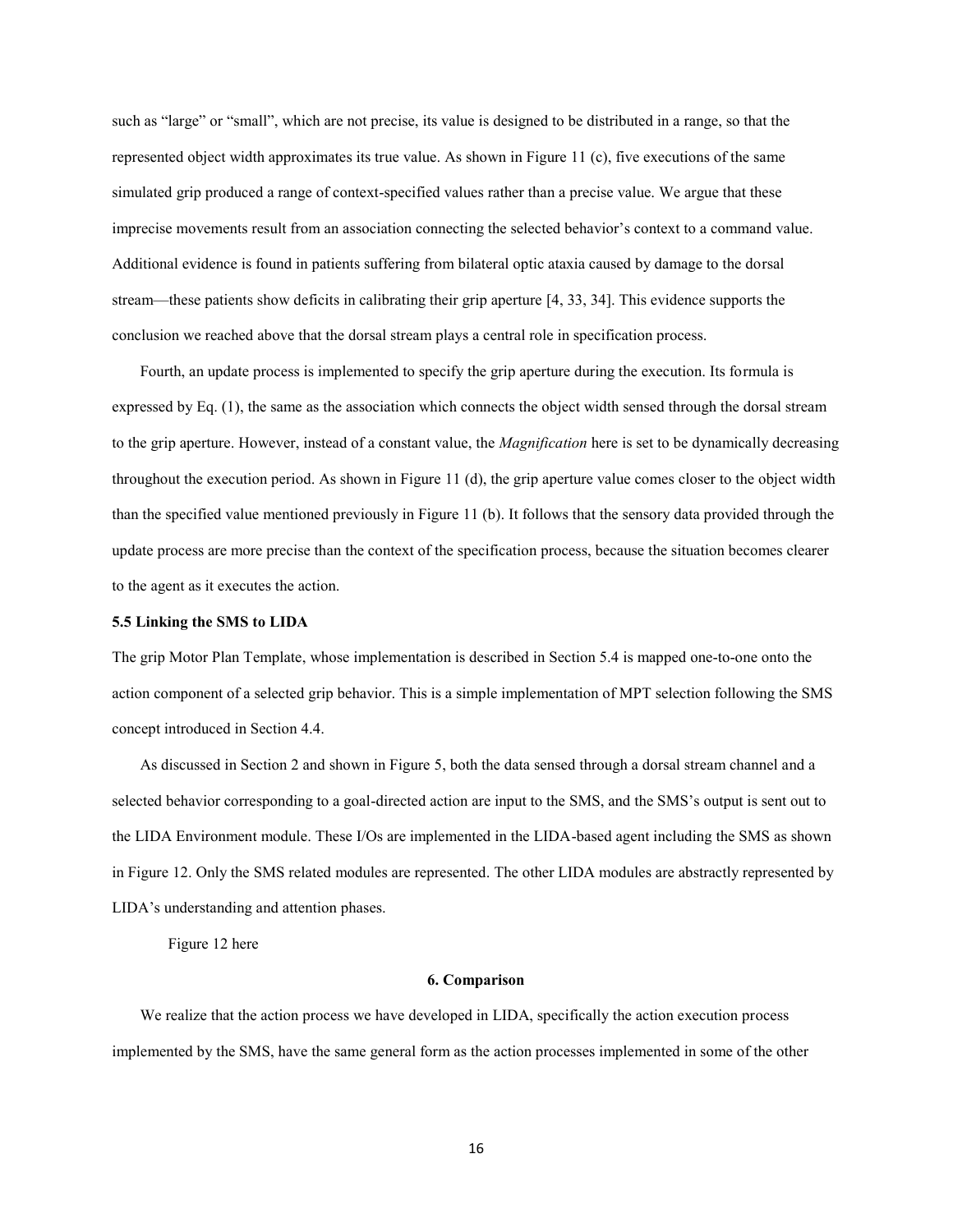architectures, although they use different structures. This section reviews action execution process deployment in three well-known cognitive architectures, and compares them to that of LIDA. We argue that each cognitive architecture having a representation at an explicit level of knowledge, also needs a process that converts high-level knowledge to motor-level commands, as does the SMS.

# **6.1 ACT-R**

Adaptive control of thought-rational (ACT-R) is a cognitive architecture, a theory for simulating and understanding human cognition based on numerous facts derived from psychology experiments (http://actr.psy.cmu.edu/). ACT-R consists of two types of modules: memory modules and perceptual-motor modules.

There are two types of memory modules in ACT-R: declarative memory and production memory. Declarative memory, represented in structures called chunks, maintains knowledge that people are aware of, and can share with others. Procedural memory, encoded in production rules, represents knowledge outside of their awareness that is expressed in their behaviors rules. A production rule is a condition-action pair. The condition specifies a pattern of chunks that must be in declarative memory's buffers for the production to apply. The action specifies some actions, all of which are to be taken when the production fires (ACT-R 6.0 Tutorial).

ACT-R's perceptual-motor modules provide an elementary cognition layer with which to couple the high-level cognition layer, including declarative memory and production memory, with the world [\[35\]](#page-25-3).

In ACT-R 6.0, the motor module is designed for modeling a simulated hand to operate a virtual keyboard and mouse. The motor module "receives commands from the production system that specify a movement style (e.g., PUNCH, as in punch a key) and the parameters necessary to execute that movement (e.g., LEFT hand and INDEX finger)" [\[35\]](#page-25-3). The movement is generated through three phases: preparation, initiation (processor), and execution. The preparation is based on movement features, which includes the movement's style and parameters. By default, the first 50ms after the preparation is movement initiation. After that, the movement may be executed if the motor module is not already executing a movement [\[35\]](#page-25-3). The motor module maintains a history of the last set of features that it prepared. The actual number of features that need to be prepared depends upon two things: the complexity of the movement to be made and the difference between that movement and the previous movement.

In ACT-R, the world with which a model interacts is called the device. The device defines the operations which the perceptual modules can use for gathering information and the operators available to the motor modules for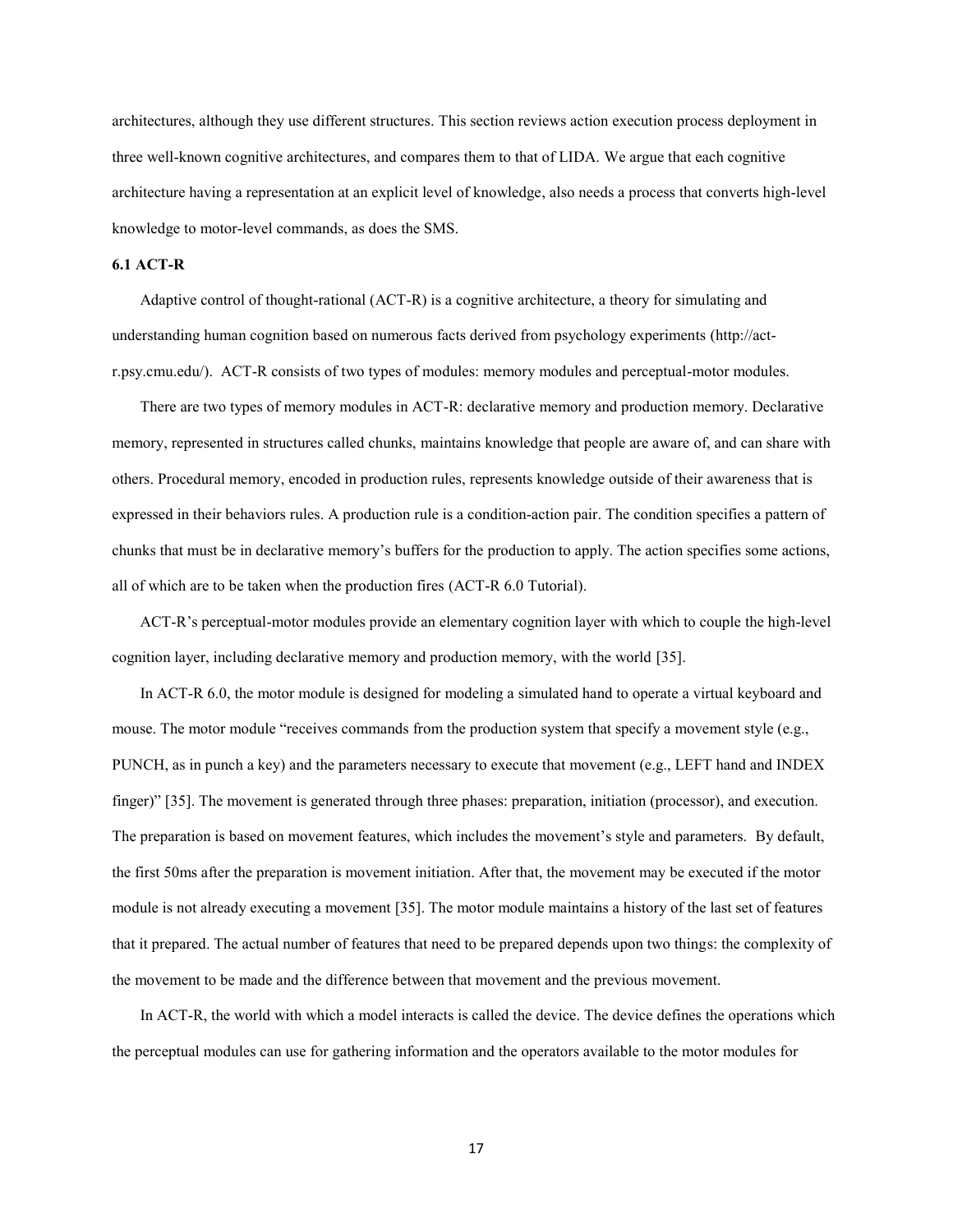manipulating the device. The executed movement sent out from the ACT-R's motor module is passed to the related device module in order to carry out the execution in the real world.

ACT-R doesn't differ from LIDA very much with respect to action. First, both of their action processes are conceptually designed with two steps: 1) the selection of a high-level action, and 2) the execution of low-level actions. In LIDA, a behavior is selected in the action selection process based on the agent's motivation and its understanding of the current situation. Then in an action execution process—modeled by the Sensory Motor System (SMS), the behavior's action component is transformed into low-level motor commands that are executed in the real world through an environment module. Similarly in ACT-R, a production rule is selected and fired in the production memory, and responds to the patterns of information in the declarative memory buffers, after which the rule's actions request that movements be prepared and executed in the motor memory. The executed movements then control the devices acting in the world by utilizing a device module.

Second, the motor control systems of LIDA and ACT-R, the SMS and the motor module respectively, are structured similarly. In the SMS, a Motor Plan Template (MPT) selection process acts first, connecting a selected behavior from the action selection process to a MPT inside the action execution process, and then the ensuing specification process specifies the values of MPT's variables, so that a Motor Plan is created for generating motor commands. In ACT-R's motor module, the preparation process acts first to connect the preceding production rule's action to a certain movement style, such as 'PUNCH' mentioned above, and then to specify the parameters necessary for the resulting movement execution.

Third, an interface between the cognitive architecture and the world is prepared in both cases: an environment module in LIDA and the device module in ACT-R. Finally, the low-level actions are modeled with concrete examples of action in both cases: a grip in LIDA, and the manipulation of virtual keyboard and mouse in ACT-R.

In contrast, there are also several differences between LIDA and ACT-R's action processes. First, in LIDA the MPTs are prepared in advance in long-term memory; the operation acting on the MPTs is the selection so as to reuse the selected MPT. However in ACT-R, a movement is specified anew each time in the preparation process; the potential for reuse occurs only if the movement repeats the previous movement.

Second, in LIDA's SMS, an online control process is implemented, directly connecting the sensory data to the action execution process during the execution. However in ACT-R, there is typically no direct communication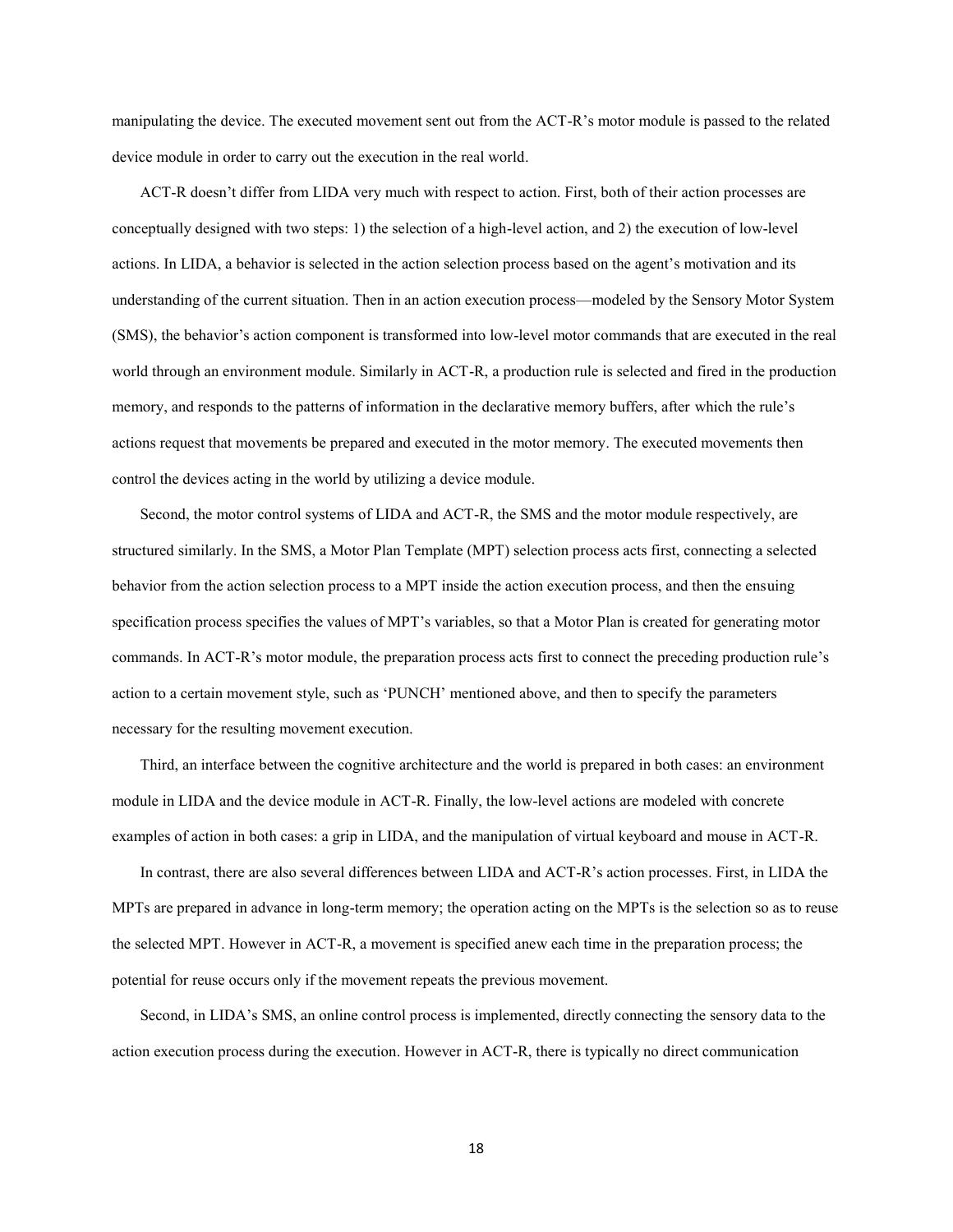between the perceptual and motor modules<sup>10</sup>. The data passed to the motor module always comes from the highlevel declarative memory. This is almost the only significant conceptual difference between LIDA's SMS and ACT-R's motor module.

## **6.2 Soar**

l

Soar is a cognitive architecture in pursuit of general intelligent agents [\[36\]](#page-25-4). "The design of Soar is based on the hypothesis that all deliberate *goal*-oriented behavior can be cast as the selection and application of *operators* to a *state*. A state is a representation of the current problem-solving situation; an operator transforms a state (makes changes to the representation); and a goal is a desired outcome of the problem-solving activity" [\[37\]](#page-25-5).

Soar has separate memories for descriptions of its current situation and its long-term knowledge. It represents the current situation in its working memory, which is Soar's short-term memory, and maintains the sensory data, results of intermediate inferences, active goals, and active operators [\[37\]](#page-25-5). The long-term knowledge specifies how to respond to different situations in the working memory so as to solve a specific problem.

All of Soar's long-term knowledge is organized around the functions of operator selection and operator application, which are organized as a processing cycle as described just below [\[36,](#page-25-4) [37\]](#page-25-5).

- 1. Elaboration. Knowledge with which to compute entailments of short-term memory, creating new descriptions of the current situation that can affect operator selection and application indirectly.
- 2. Operator Proposal. Knowledge with which to propose operators that are appropriate to the current situation based on features of the situation tested in the condition of the production rules.
- 3. Operator Comparison (Evaluation). Knowledge of how to compare candidate operators, to create preferences for some proposed operators based on the current situation and goal.
- 4. Operator Selection. Knowledge with which to select an operator based on the comparisons.
- 5. Operator Application. Knowledge of how the actions of an operator are performed on the environment, to modify the state.

 $10$  There is only very limited direct connectivity between perceptual and motor modules. Spatial information in particular is communicated directly.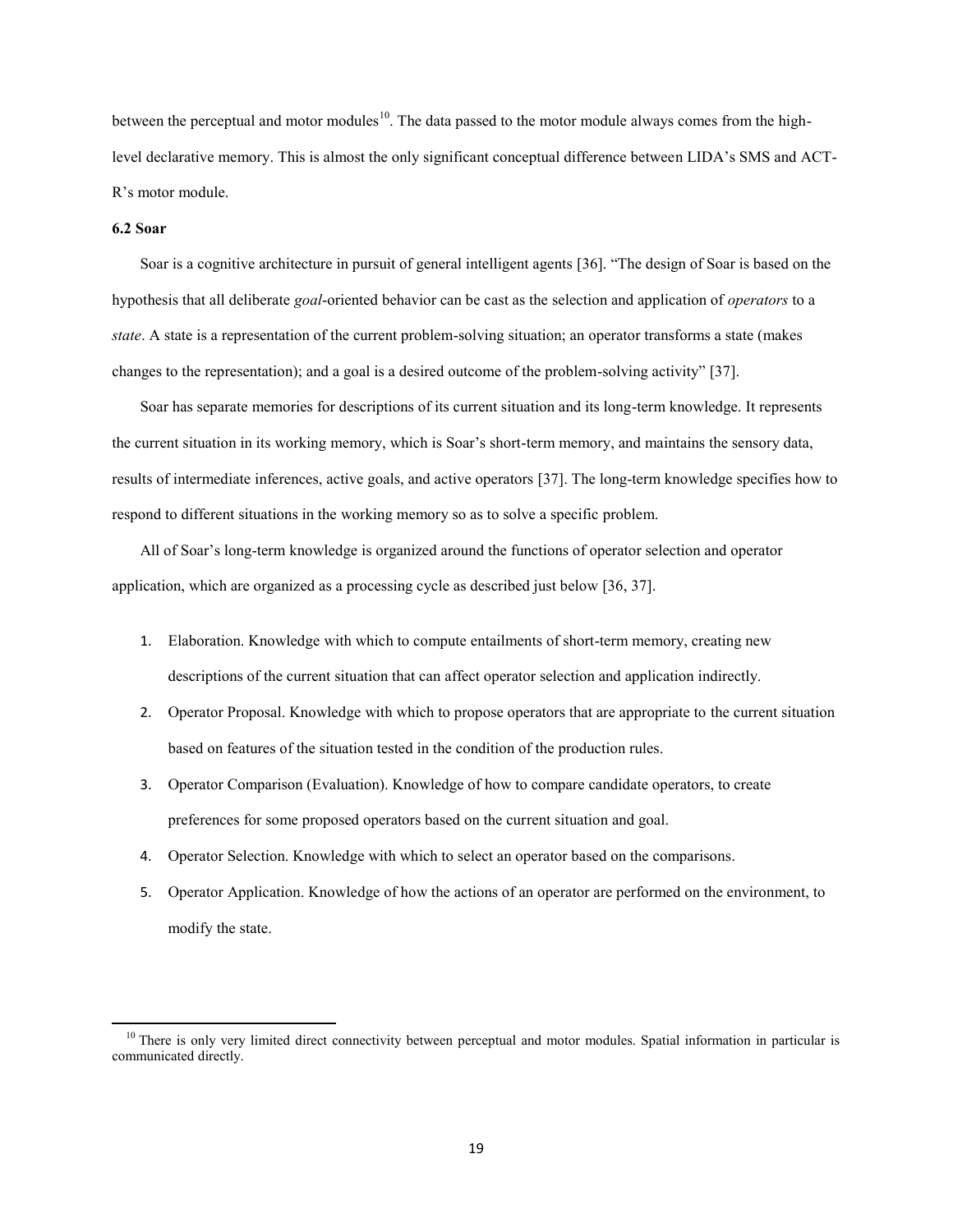Four of the above functions require retrieving long-term knowledge that is relevant to the current situation: Elaborating, Operator Proposal, Operator Comparison, and Operator Application. These functions are driven by the knowledge represented as *production rules* [\[37\]](#page-25-5). A production rule has a set of conditions and a set of actions. The production's actions are performed if its conditions match working memory; that is, the production fires [\[37\]](#page-25-5). The other function, Operator Selection, is performed by Soar's decision procedure, which is a fixed procedure that makes a decision upon the knowledge that has been retrieved [\[37\]](#page-25-5).

An operator contains preconditions and actions; its action differs to a production rule's action. The operator action is an output for the agent to its internal or external environment. However, actions of a production generally either create preferences for operator selection, or create/remove working memory elements [\[37\]](#page-25-5).

When Soar interacts with the environment, it must make use of a mechanism that allow it to effect changes in that environment; the mechanism provided in Soar is called *output functions* [\[37\]](#page-25-5). During the operator application process, Soar productions could respond to an operator by creating a structure on the output link, a substructure which represents motor commands for manipulating output. Then, an output function would look for specific motor command in this output link and translate this into the format required by the external program that controls the agent's actuators [\[37\]](#page-25-5).

The above introduction of Soar reveals the similarities between the action processes in LIDA and Soar. LIDA has action selection and action execution processes, while Soar has operator selection and operator application. Specifically, first, the multiple schemes of LIDA's Procedural Memory are recruited based on the most salient current situation. This recruitment is similar to Soar's operator proposal, in that both provide candidates for the action selection step that follows.

Second, in LIDA, before the process of action selection, recruited schemes are instantiated into behaviors. Additional information retrieved from the Current Situational Model is bound to the schemes' context and result components, so that actions that are more concrete, known as behaviors in LIDA, are created. Similarly, Soar's elaboration updates the proposed operators with additional detailed current situation information. Thus, in both cases the candidate high-level actions undergo an instantiation or elaboration that "pre-processes" them before the selection process.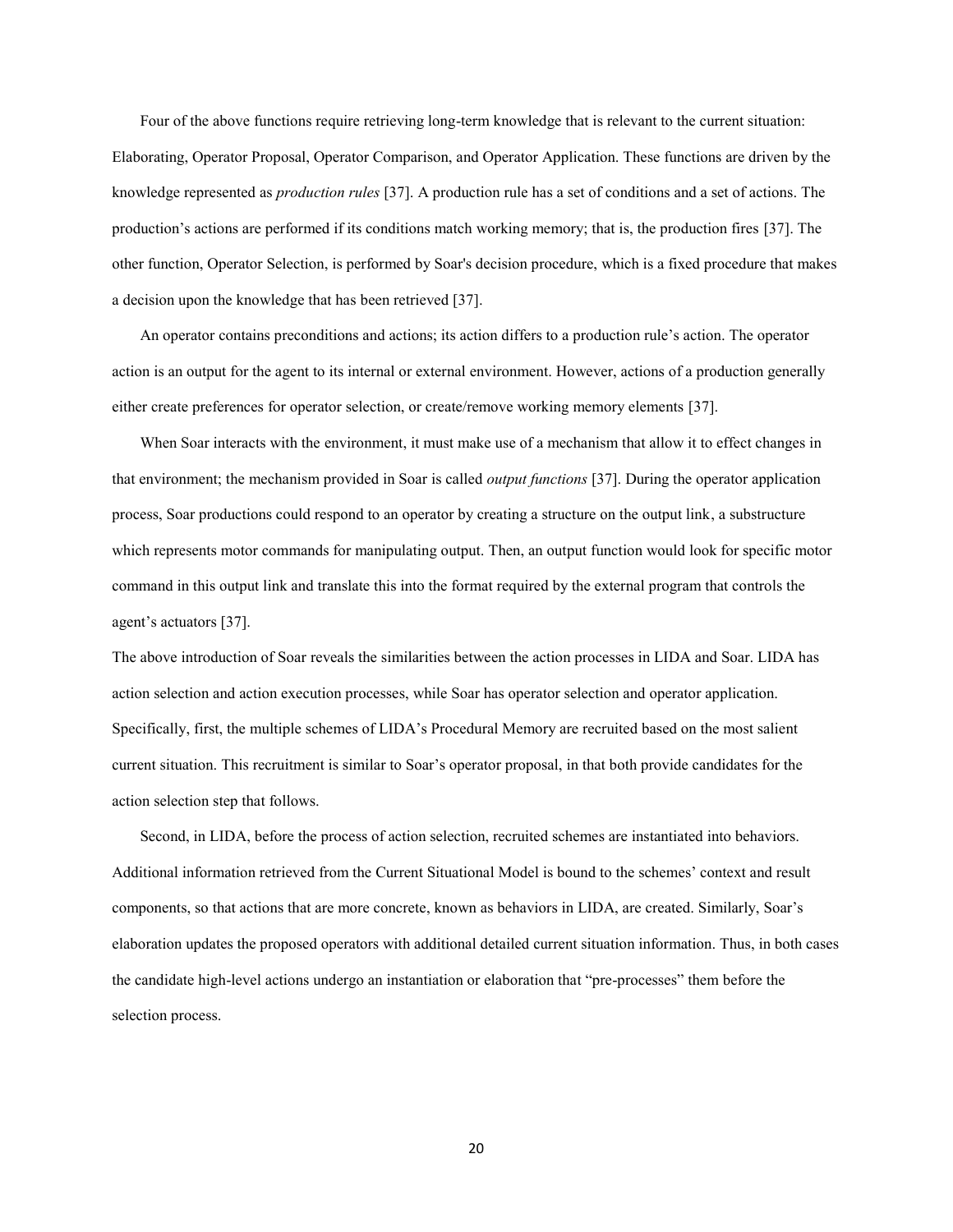Third, the selected behavior's action component is executed in LIDA's Sensory Motor System (SMS) by a particular Motor Plan (MP); while in Soar, the actions of the selected operator are performed by production rules that match the current situation and the current operator structure [\[37\]](#page-25-5).

On the other hand, there are some differences between LIDA's action execution and Soar's operator application. We conclude that in the case of Soar's output, motor commands, which cannot be directly performed (executed) on the external world, an external program is always necessary to handle the final "real" execution (performance) for Soar. In LIDA, however, its SMS responds by transforming the selected behavior into a sequence of executable motor commands, presumably in the real world. Note the term "motor commands" expresses completely different concepts in Soar and LIDA, although it is used to represent the final output data in both cases. In LIDA, motor commands are executable, while in Soar they are not.

Soar does not cover the representation of implicit environmental information related to action. This allows it to maintain generality with a clear standard, without the necessity of considering every possible domain that the Soar agent might live in. In contrast, LIDA emphasizes the biological viewpoint that an action execution process, which involves the consideration for domain details, is a reasonable part of an entire cognitive architecture, because the process of generating executable motor commands are not only driven by the low-level environmental implicit information but also initiated and affected by the agent's high-level explicit mental processes.

### **6.3 CLARION**

CLARION stands for Connectionist Learning with Adaptive Rule Induction ON-line. The purpose of this architecture is to capture all the essential cognitive processes within an individual cognitive agent [\[38,](#page-25-6) [39\]](#page-25-7). CLARION consists of a number of subsystems, including the action-centered subsystem (the ACS), the non-actioncentered subsystem (the NACS), the motivational subsystem (the MS), and the metacognitive subsystem (the MCS). The ACS implements the action decision making of an individual cognitive agent [\[39\]](#page-25-7).

The ACS consists of two levels of representation: the top level for explicit and the bottom level for implicit knowledge [\[38\]](#page-25-6). The implicit knowledge generally does not have associated semantic labels, and is less accessible. Accessibility refers to the direct and immediate availability of mental content for the major operations that act on it. The bottom level is a direct mapping from perceptual information to actions, implemented with neural networks involving distributed representations. In contrast, the explicit knowledge is more accessible, manipulable, and has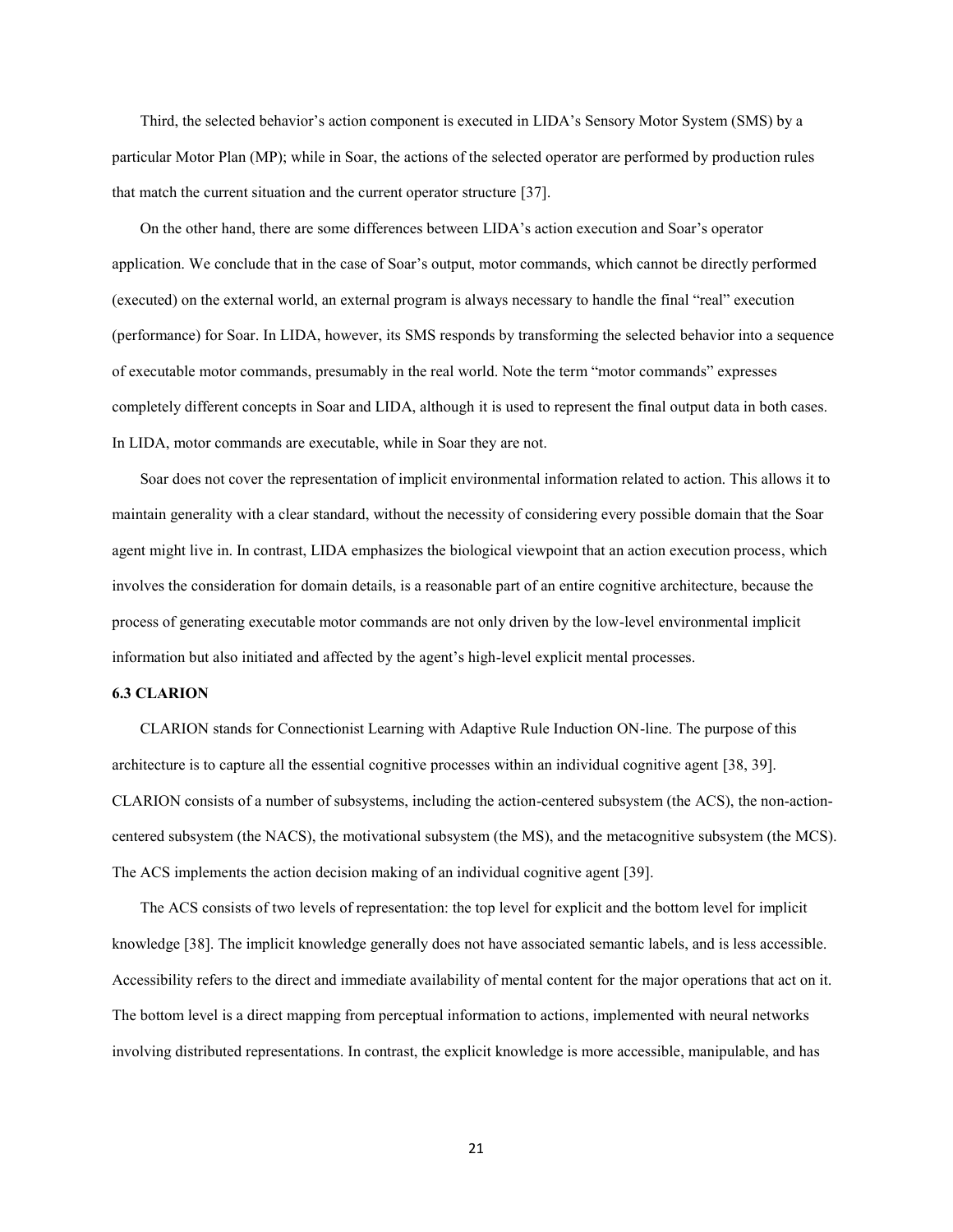conceptual meaning [\[38\]](#page-25-6). At the top level, a number of explicit action rules are stored, which are usually in the following form: *current-state-condition*  $\rightarrow$  *action* [\[39\]](#page-25-7). An agent can select an action in a given state by choosing an applicable rule. The output of a rule is an action recommendation, which is similar to the output from the bottom level [\[39\]](#page-25-7).

The overall algorithm of CLARION's action decision making consists of a structure that goes from perception to actions, and ties them together through the top and bottom levels of the ACS's cognitive processes as follows: ―Observing the current state of the world, the two levels of processes within the ACS (implicit and explicit) make their separate decisions in accordance with their own knowledge, and their outcomes are somehow ‗combined'. Thus, a final selection of an action is made and the action is then performed" [\[39\]](#page-25-7).

In CLARION, the action process introduced above has many concepts similar to that of the LIDA Model, though their terminologies and computational representations differ. First, the sensory data retrieved in LIDA influences the action process at two "levels". At one level, sensory data is filtered through the understanding and attention phases, and then helps recruit appropriate actions in the action selection process. At the other level, the data is sensed through a dorsal stream channel, directly connecting from the Sensory Memory to the action execution process implemented by the SMS. Similarly in CLARION, the ACS connects the perceptual current state to actions through both the top and bottom levels.

Second, a direct (implicit) mapping from sensory data to action output is modeled in both LIDA and CLARION. In LIDA's SMS, the direct sensory data affects the generation of low-level actions. This process is implemented as a Motor Plan (MP) based on the principles of the subsumption architecture, a reactive structure. One critical feature of the subsumption architecture is that it doesn't maintain any central world state inside<sup>11</sup>, and is without any explicit representations. Similarly in CLARION, the ACS's bottom level encodes implicit knowledge as mentioned above, which may be implemented in backpropagation neural networks<sup>12</sup>, whose representational units in the hidden layer are capable of accomplishing tasks, but are generally not individually meaningful [\[39\]](#page-25-7).

l

 $11$  Although no central world state is one of the essences of the subsumption architecture, implicit understanding and expectation of the environment has been built into the architecture by its layered structure.

There is the learning of implicit knowledge (the backpropagation network) at the bottom level. "In this learning setting, there is no need for external teachers providing desired input/output mappings. This (implicit) learning method may be cognitively iustified" [28].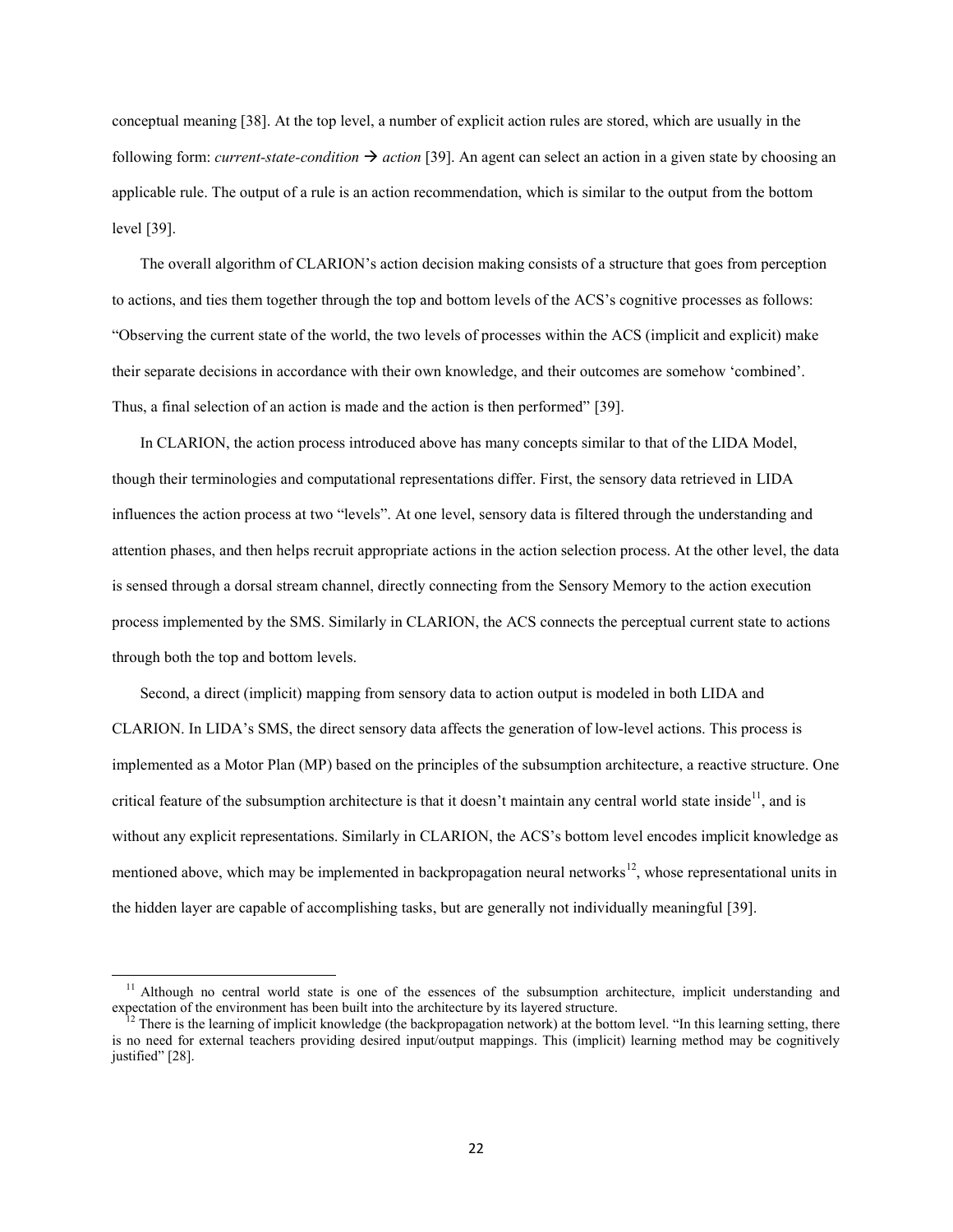Furthermore, the MPT in the SMS and the backpropagation neural network in the ACS both have the potential for multiple instances, and a selection process is proposed for both the MPT and the backpropagation neural network.

Third, the interaction between the two levels is modeled in both LIDA and CLARION. The output of LIDA's action selection process, known as the selected behavior, is linked to a MPT, mapping from a semantic action to concrete ones. In CLARION, the input state or the output action to the bottom level is structured using a number of input or action dimensions; each of the dimensions has a number of possible values. At CLARION's top level, an action rule's condition or action is represented as a chunk node which is connected to all the specified dimensional values of the inputs or actions at the bottom level [\[39\]](#page-25-7). CLARION models an interaction between the top and bottom levels, as well as between explicit and implicit knowledge.

On the other hand, action processes modeled in LIDA and CLARION are also different. The two levels of LIDA's action process—action selection and action execution—work interdependently, and operate linearly. A selected behavior, the output of LIDA's action selection, is not executable directly on the environment, but is used to initiate certain processes operating in the concomitant action execution process, ultimately generating executable low-level actions as a sequence of motor commands. However, the two levels implemented in CLARION's ACS operate independently: each of them makes action decisions based on the current state in parallel. The action sent out from both top and bottom levels are all performable. The final output action of the ACS is the combination of the output actions from the top and bottom levels.

Additionally, learning is not yet implemented in LIDA's action process, whereas learning has been applied in CLARION's ACS in three distinct ways: 1) the learning of implicit knowledge at the bottom level; 2) *bottom-up learning,* or learning explicit knowledge at the top level by utilizing implicit knowledge acquired in the bottom level; and 3) *top-down learning*, the assimilation at the bottom level of explicit knowledge from the top level (which must have previously been established through bottom-up learning).

## **7. Conclusion**

Based on the LIDA Model, the subsumption architecture, the two visual systems, as well certain other cognitive neuroscience hypotheses, the Sensory Motor System (SMS) proposes a model of the human action execution process.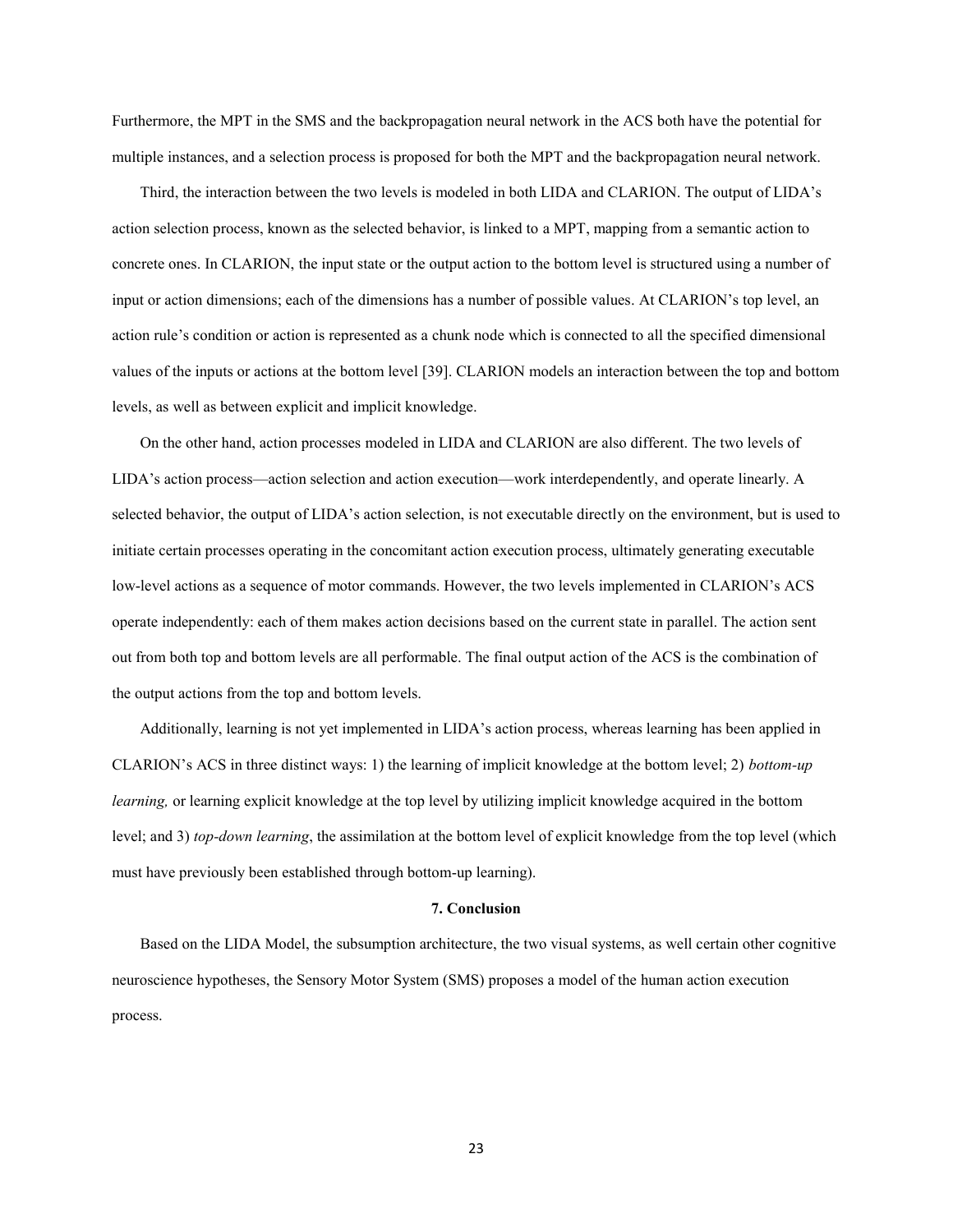In the design of SMS, first we have considered the subsumption architecture from a new viewpoint, namely, that its capabilities fulfill the hypothesis regarding the online control role of the dorsal stream. Second, we have modified the original subsumption architecture as inspired by certain hypotheses of cognitive neuroscience so as to combine a reactive structure with a goal-directed action. Finally, we have designed the SMS as a sub module of the systems-level cognitive model LIDA, thereby rendering it capable of communicating with other cognitive modules naturally in a closed cognitive loop, from sensors to actions.

A computational SMS has been implemented for the execution of a grip behavior, and its simulated results have been verified against human performance. Also, the SMS of LIDA has been compared to the action processes implemented in three of other cognitive architectures.

This biologically inspired design, a computational verification by the comparison of model and human behaviors, together with the review and the comparison between our model and other existing models, supports the SMS as a qualitatively reasonable cognitive model for action execution. A learning process will be addressed in future work on the SMS.

#### **References**

<span id="page-23-0"></span>1. Franklin S, Madl T, D'Mello S, Snaider J. LIDA: A Systems-level Architecture for Cognition, Emotion, and Learning. IEEE Transactions on Autonomous Mental Development. 2014;6(1):19-41.

<span id="page-23-1"></span>2. Franklin S, Graesser A. Is it an Agent, or just a Program?: A Taxonomy for Autonomous Agents. Intelligent agents III agent theories, architectures, and languages. London, UK: Springer-Verlag; 1997. pp. 21-35.

<span id="page-23-2"></span>3. Goodale MA, Milner AD. Separate visual pathways for perception and action. Trends in Neurosciences. 1992;15(1):20-5.

<span id="page-23-3"></span>4. Milner D, Goodale MA. Two visual systems re-viewed. Neuropsychologia. 2008;46(3):774-85.

5. Goodale MA. Separate visual systems for perception and action: a framework for understanding cortical visual impairment. Developmental Medicine & Child Neurology. 2013;55(s4):9-12.

6. Goodale MA. How (and why) the visual control of action differs from visual perception. Proceedings of the Royal Society B: Biological Sciences. 2014;281(1785):20140337.

7. Milner A. Is visual processing in the dorsal stream accessible to consciousness? Proceedings of the Royal Society B: Biological Sciences. 2012;279(1737):2289-98.

<span id="page-23-4"></span>8. Brooks RA. A robust layered control system for a mobile robot. IEEE Journal of Robotics and Automation. 1986;2(1):14-23.

<span id="page-23-5"></span>9. Brooks RA. How to build complete creatures rather than isolated cognitive simulators. Architectures for Intelligence: The Twenty-second Carnegie Mellon Symposium on Cognition. 1991:225-39.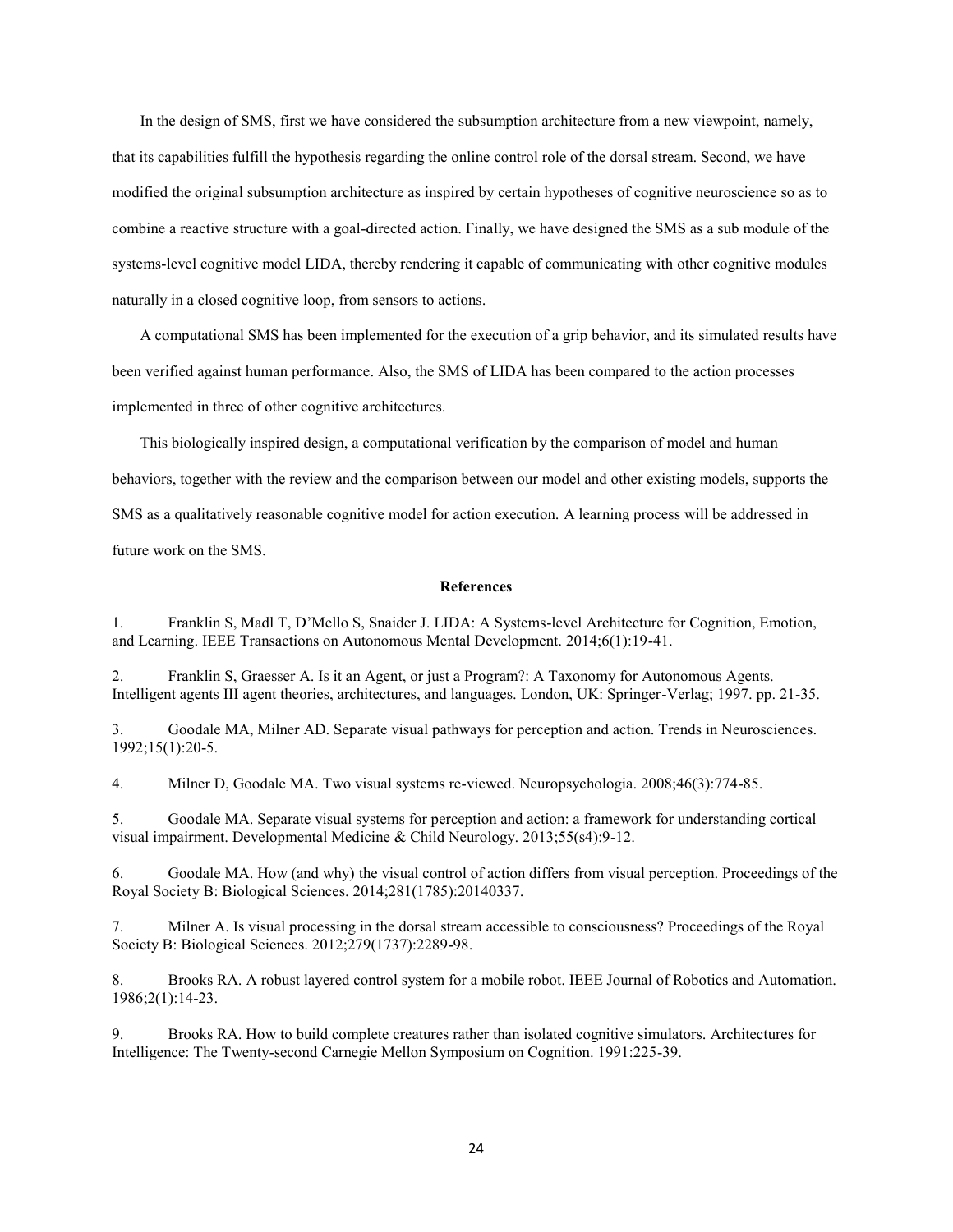<span id="page-24-0"></span>10. Maes P, Brooks RA, editors. Learning to Coordinate Behaviors. AAAI; 1990. pp. 796-802.

<span id="page-24-1"></span>11. Mahadevan S, Connell J. Automatic programming of behavior-based robots using reinforcement learning. Artificial intelligence. 1992;55(2):311-65.

<span id="page-24-2"></span>12. Wolpert DM, Diedrichsen J, Flanagan JR. Principles of sensorimotor learning. Nature Reviews Neuroscience. 2011;12(12):739-51.

<span id="page-24-3"></span>13. Weng JJ, editor The developmental approach to intelligent robots. AAAI Spring Symposium Series, Intergrating Robotic Research: Taking Next Leap; 1998; Stanford, CA.

<span id="page-24-4"></span>14. Weng J. Developmental robotics: Theory and experiments. International Journal of Humanoid Robotics. 2004;1(02):199-236.

<span id="page-24-5"></span>15. Franklin S, Strain S, Snaider J, McCall R, Faghihi U. Global workspace theory, its LIDA model and the underlying neuroscience. Biologically Inspired Cognitive Architectures. 2012;1:32-43.

<span id="page-24-6"></span>16. Baars BJ. A cognitive theory of consciousness. New York: Cambridge University Press; 1988.

17. Baars BJ. The conscious access hypothesis: origins and recent evidence. Trends in Cognitive Sciences 2002;6(1):47-52.

18. Baars BJ, Gage NM. Fundamentals of Cognitive Neuroscience: A Beginner's Guide: Academic Press; 2013.

<span id="page-24-7"></span>19. Connell JH. A colony architecture for an artificial creature. DTIC Document, 1989.

<span id="page-24-8"></span>20. Brooks RA. Elephants don't play chess. Robotics and autonomous systems. 1990;6(1):3-15.

<span id="page-24-9"></span>21. Searle JR. Intentionality: An essay in the philosophy of mind: Cambridge University Press; 1983.

<span id="page-24-10"></span>22. Jeannerod M. Motor cognition: What actions tell the self. Oxford, UK: Oxford University Press; 2006.

<span id="page-24-11"></span>23. De Vega M, Glenberg AM, Graesser AC. Symbols and embodiment: Debates on meaning and cognition: Oxford University Press, USA; 2008.

<span id="page-24-12"></span>24. Simon HA. The sciences of the artificial. Cambridge, MA. 1969.

<span id="page-24-13"></span>25. Cutsuridis V, Taylor JG. A cognitive control architecture for the perception–action cycle in robots and agents. Cognitive Computation. 2013;5(3):383-95.

<span id="page-24-14"></span>26. Grafton ST. The cognitive neuroscience of prehension: recent developments. Experimental brain research. 2010;204(4):475-91.

<span id="page-24-15"></span>27. Snaider J, McCall R, Franklin S. The LIDA framework as a general tool for AGI. Artificial General Intelligence. Berlin Heidelberg: Springer 2011. pp. 133-42.

<span id="page-24-16"></span>28. Connell JH. A behavior-based arm controller. Robotics and Automation, IEEE Transactions on. 1989;5(6):784-91.

<span id="page-24-17"></span>29. Jeannerod M. Intersegmental coordination during reaching at natural visual objects. Attention and performance IX. 1981;9:153-68.